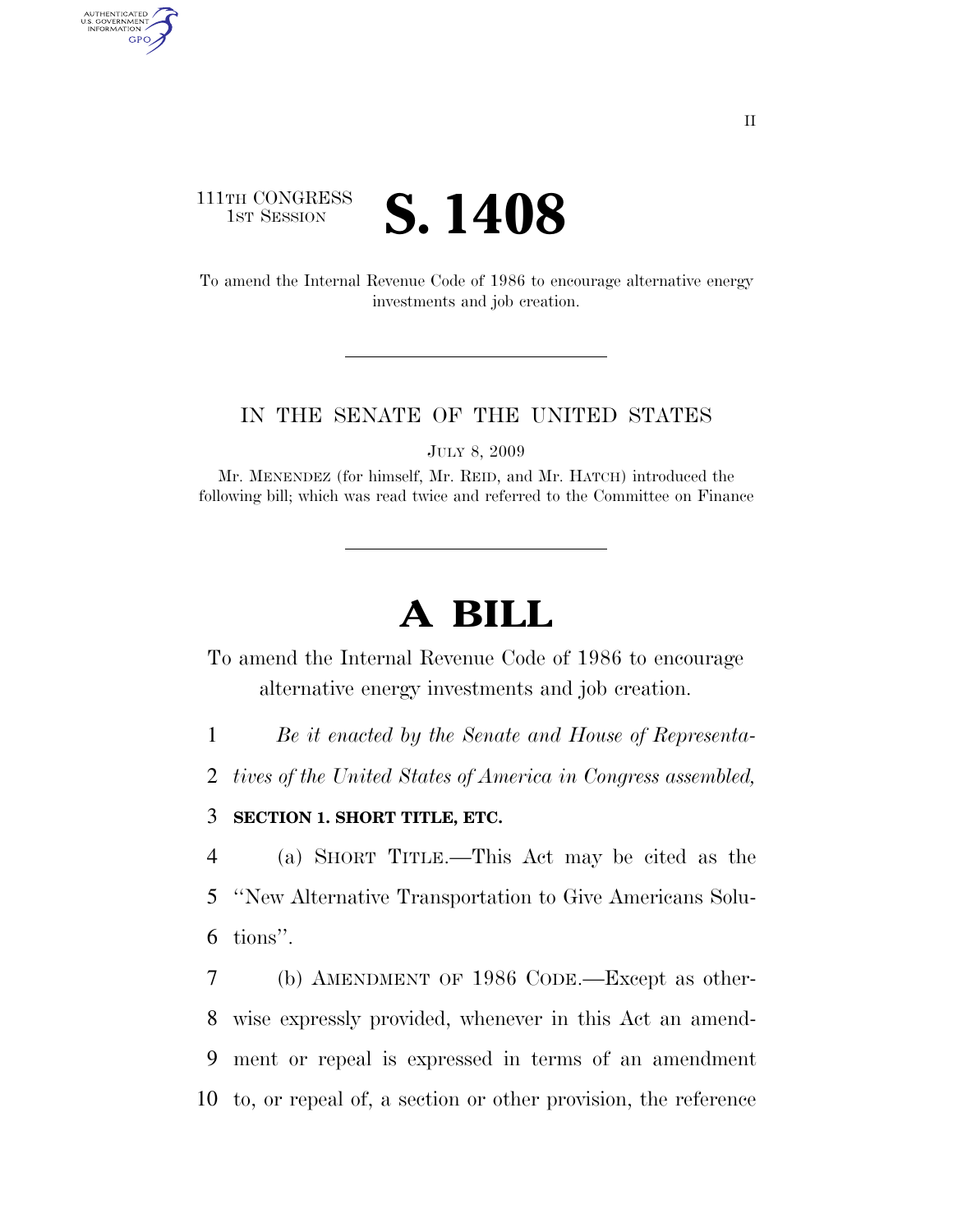- 1 shall be considered to be made to a section or other provi-
- 2 sion of the Internal Revenue Code of 1986.
- 3 (c) TABLE OF CONTENTS.—The table of contents for
- 4 this Act is as follows:

Sec. 1. Short title, etc.

#### TITLE I—PROMOTE THE PURCHASE AND USE OF NGVS WITH AN EMPHASIS ON HEAVY DUTY VEHICLES AND FLEET VEHICLES

- Sec. 101. Modification of alternative fuel credit.
- Sec. 102. Extension and modification of new qualified alternative fuel motor vehicle credit.
- Sec. 103. Allowance of vehicle and infrastructure credits against regular and minimum tax and transferability of credits.
- Sec. 104. Natural gas vehicle bonds.
- Sec. 105. Modification of credit for purchase of vehicles fueled by compressed natural gas or liquified natural gas.
- Sec. 106. Modification of definition of new qualified alternative fuel motor vehicle.

#### TITLE II—PROMOTE PRODUCTION OF NGVS BY ORIGINAL EQUIPMENT MANUFACTURERS

Sec. 201. Incentives for manufacturing facilities producing vehicles fueled by compressed or liquified natural gas.

#### TITLE III—INCENTIVIZE THE INSTALLATION OF NATURAL GAS FUEL PUMPS AT SERVICE STATIONS AND DEPOTS AND DOMES-TIC LNG PRODUCTION FACILITIES FOR SMALL ENERGY PRO-DUCERS

- Sec. 301. Extension and modification of alternative fuel vehicle refueling property credit.
- Sec. 302. Increase in credit for certain alternative fuel vehicle refueling properties.

#### TITLE IV—NATURAL GAS VEHICLES

- Sec. 401. Natural gas vehicles in Federal fleet.
- Sec. 402. Grants for natural gas vehicles research and development.
- Sec. 403. Sense of the Senate on EPA certification of NGV retrofit kits.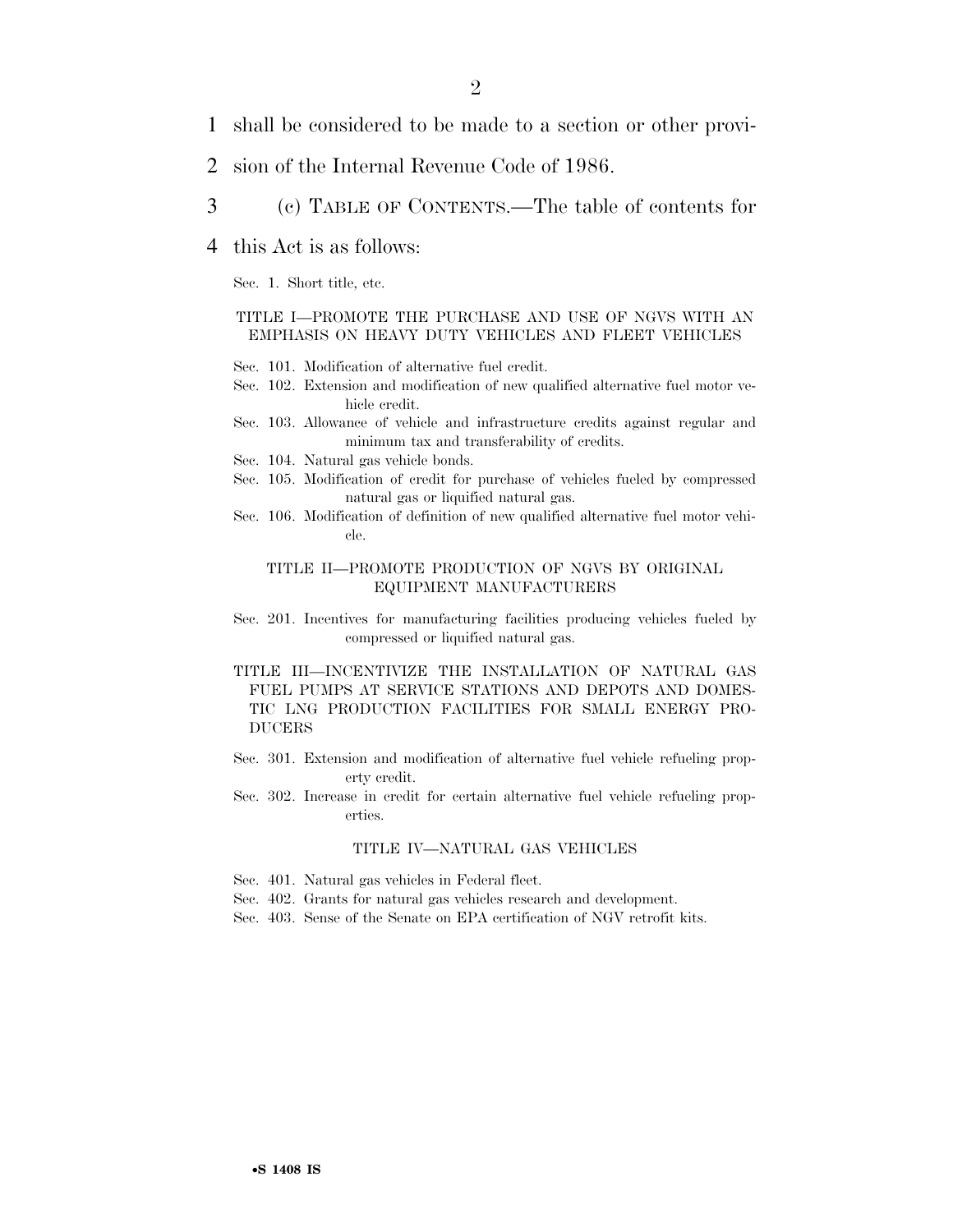# **TITLE I—PROMOTE THE PUR- CHASE AND USE OF NGVS WITH AN EMPHASIS ON HEAVY DUTY VEHICLES AND FLEET VEHICLES**

#### **SEC. 101. MODIFICATION OF ALTERNATIVE FUEL CREDIT.**

 (a) ALTERNATIVE FUEL CREDIT.—Paragraph (5) of section 6426(d) (relating to alternative fuel credit) is amended by inserting '', and December 31, 2019, in the case of any sale or use involving compressed or liquefied natural gas)'' after ''hydrogen''.

 (b) ALTERNATIVE FUEL MIXTURE CREDIT.—Para- graph (3) of section 6426(d) is amended by inserting '', and December 31, 2019, in the case of any sale or use involving compressed or liquefied natural gas)'' after ''hy-drogen''.

 (c) PAYMENTS RELATING TO ALTERNATIVE FUEL OR ALTERNATIVE FUEL MIXTURES.—Paragraph (6) of sec-19 tion  $6427(e)$  is amended—

20  $(1)$  in subparagraph  $(C)$ —

 (A) by striking ''subparagraph (D)'' in 22 subparagraph (C) and inserting "subpara-23 graphs  $(D)$  and  $(E)$ ", and

24 (B) by striking "and" at the end thereof,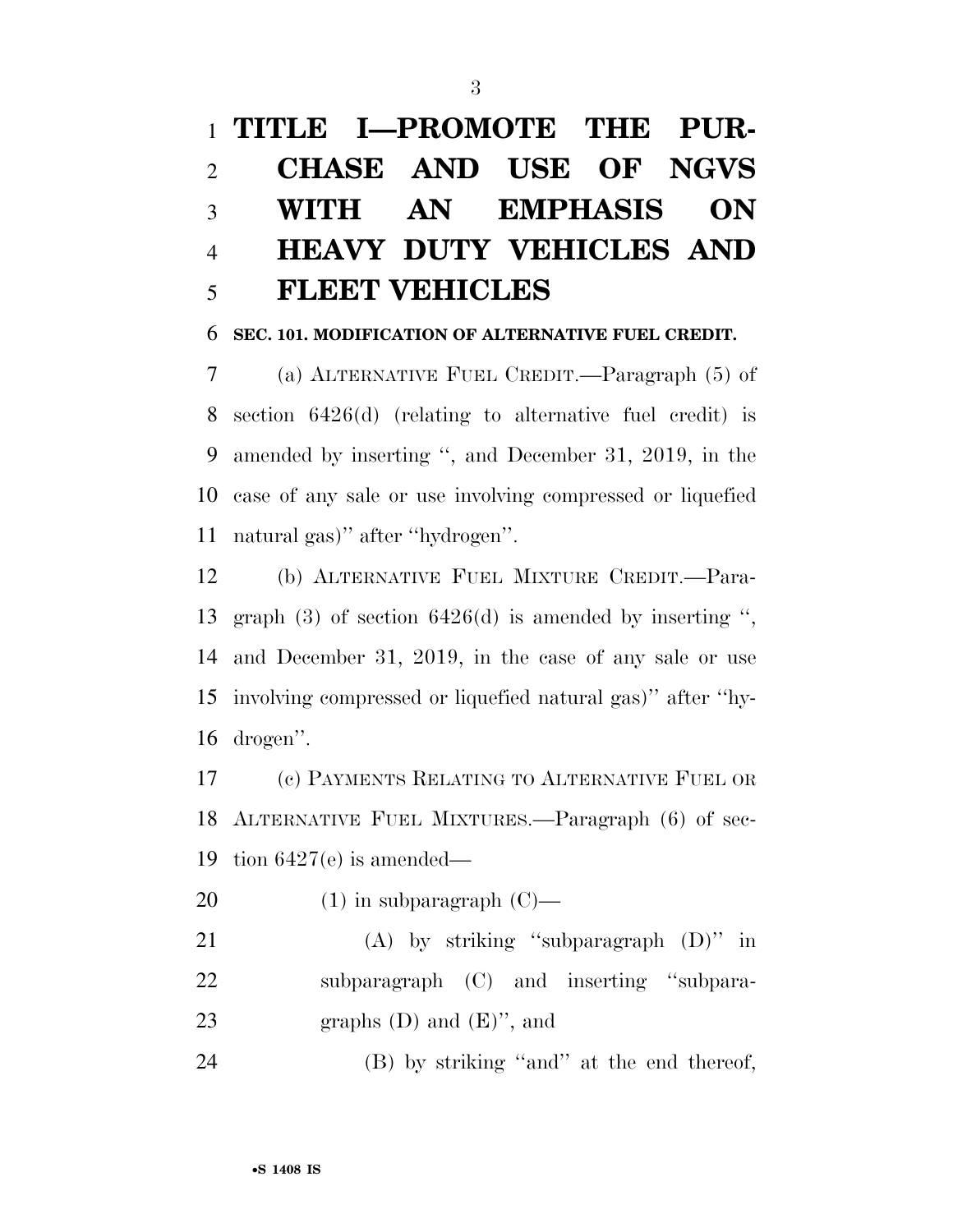| $\mathbf{1}$   | $(2)$ by striking the period at the end of sub-              |
|----------------|--------------------------------------------------------------|
| $\overline{2}$ | paragraph $(D)$ and inserting ", and", and                   |
| 3              | (3) by inserting at the end the following:                   |
| $\overline{4}$ | $\lq\lq(E)$ any alternative fuel or alternative fuel         |
| 5              | mixture (as so defined) involving compressed or              |
| 6              | liquefied natural gas sold or used after Decem-              |
| 7              | ber 31, 2019.".                                              |
| 8              | (d) EFFECTIVE DATE.—The amendments made by                   |
| 9              | this section shall apply to fuel sold or used after the date |
| 10             | of the enactment of this Act.                                |
|                |                                                              |
| 11             | SEC. 102. EXTENSION AND MODIFICATION OF NEW QUALI-           |
| 12             | FIED ALTERNATIVE FUEL MOTOR VEHICLE                          |
| 13             | <b>CREDIT.</b>                                               |
| 14             | (a) IN GENERAL.—Paragraph $(4)$ of section $30B(k)$          |
| 15             | (relating to termination) is amended by inserting "(De-      |
| 16             | cember 31, 2019, in the case of a vehicle powered by com-    |
| 17             | pressed or liquefied natural gas)" before the period at the  |
| 18             | end.                                                         |
| 19             | (b) EFFECTIVE DATE.—The amendment made by                    |
| 20             | subsection (a) shall apply to property placed in service     |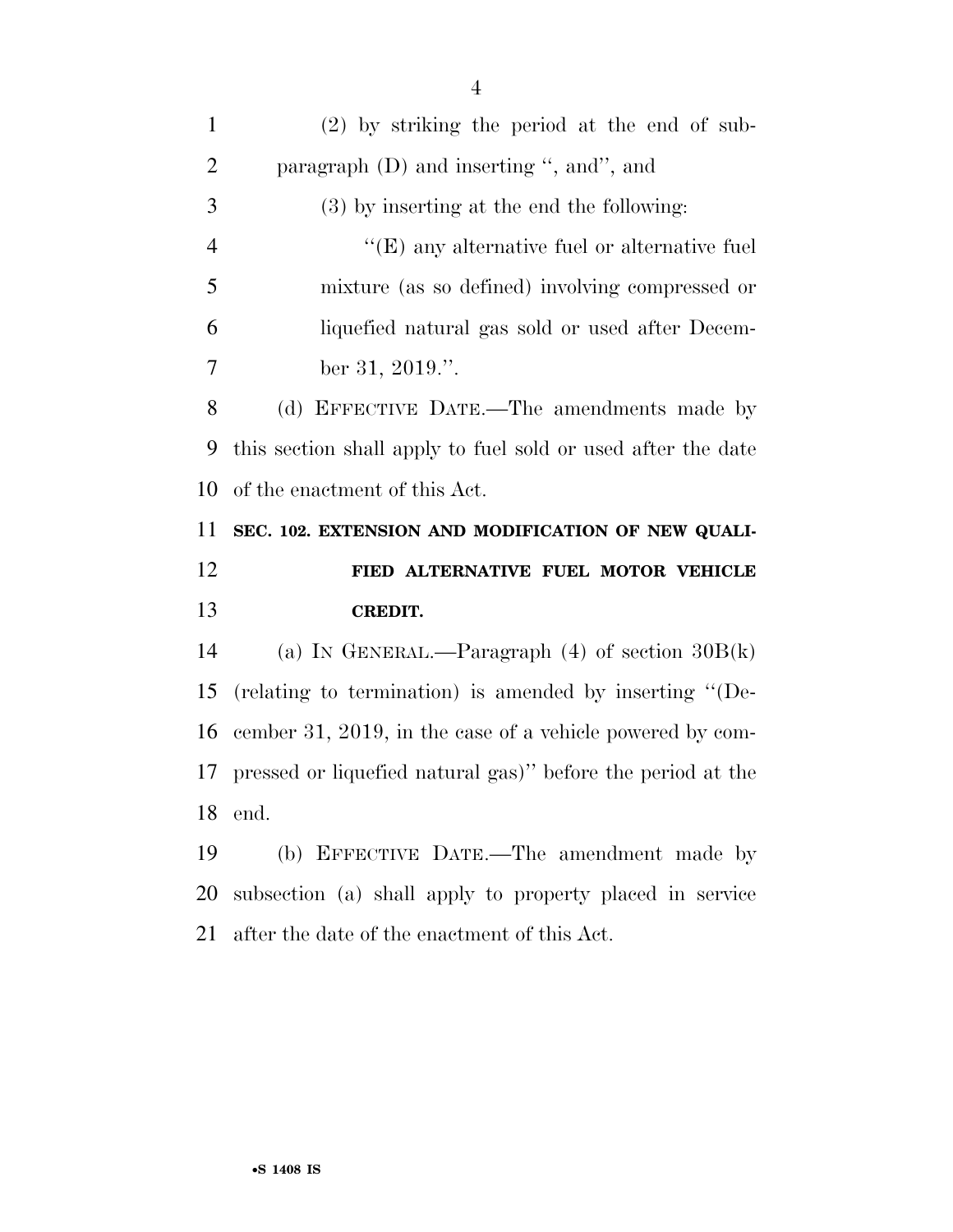| 1              | SEC. 103. ALLOWANCE OF VEHICLE AND INFRASTRUCTURE           |
|----------------|-------------------------------------------------------------|
| $\overline{2}$ | CREDITS AGAINST REGULAR AND MINIMUM                         |
| 3              | TAX AND TRANSFERABILITY OF CREDITS.                         |
| $\overline{4}$ | (a) BUSINESS CREDITS.—Subparagraph (B) of sec-              |
| 5              | tion $38(c)(4)$ is amended by striking "and" at the end of  |
| 6              | clause (vii), by striking the period at the end of clause   |
| 7              | (viii) and inserting ", and", and by inserting after clause |
| 8              | (viii) the following new clauses:                           |
| 9              | $f(x)$ the portion of the credit deter-                     |
| 10             | mined under section 30B which is attrib-                    |
| 11             | utable to the application of subsection                     |
| 12             | $(e)(3)$ thereof with respect to new qualified              |
| 13             | alternative fuel motor vehicles which are                   |
| 14             | capable of being powered by compressed or                   |
| 15             | liquefied natural gas, and                                  |
| 16             | $f(x)$ the portion of the credit deter-                     |
| 17             | mined under section 30C which is attrib-                    |
| 18             | utable to the application of subsection (b)                 |
| 19             | thereof with respect to refueling property                  |
| 20             | which is used to store and or dispense                      |
| 21             | compressed or liquefied natural gas.".                      |
| <u>22</u>      | (b) PERSONAL CREDITS.—                                      |
| 23             | (1) NEW QUALIFIED ALTERNATIVE<br><b>FUEL</b>                |
| 24             | MOTOR VEHICLES.—Subsection $(g)$ of section 30B is          |
| 25             | amended by adding at the end the following new              |
| 26             | paragraph:                                                  |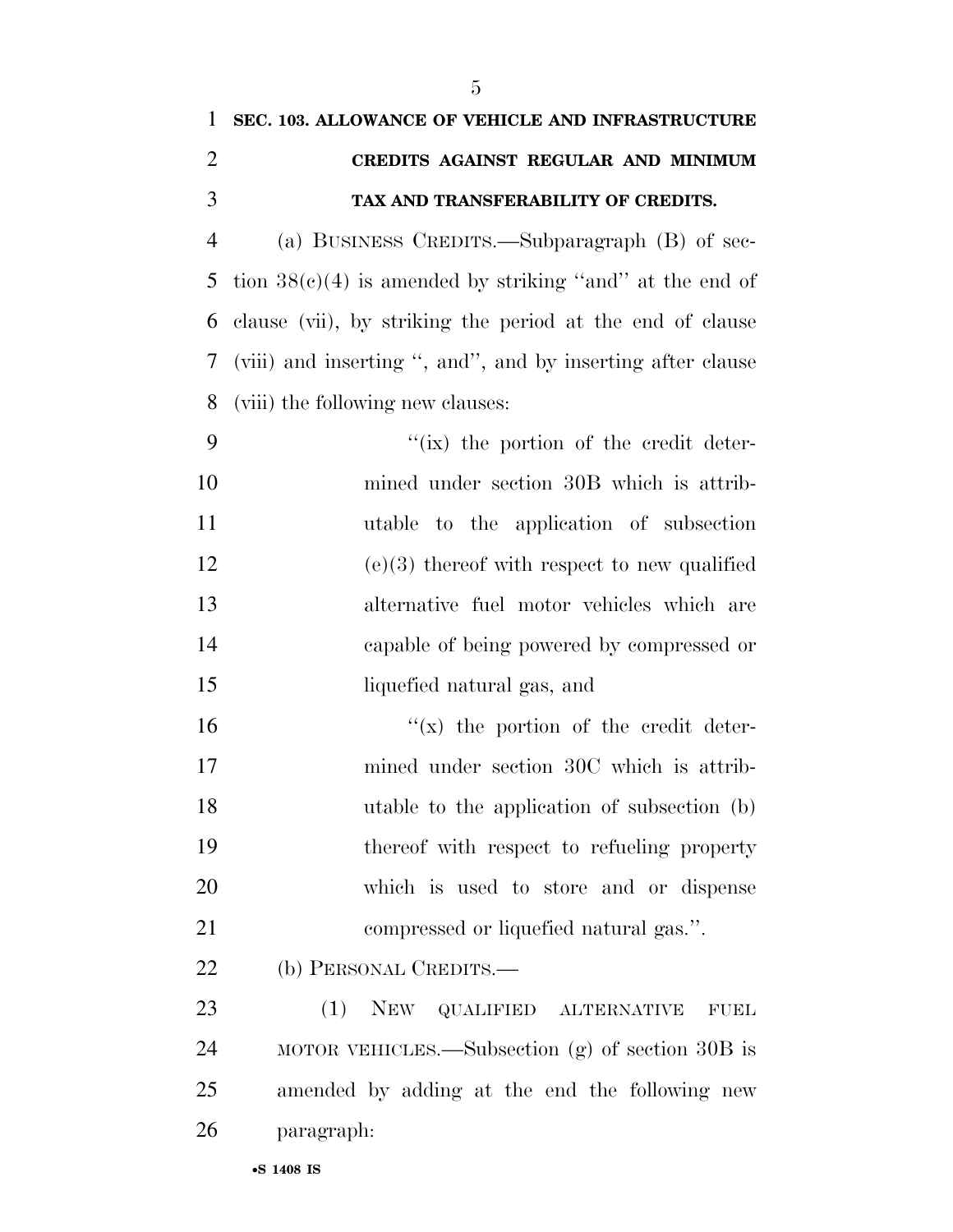| $\mathbf{1}$   | "(3) SPECIAL RULE RELATING TO CERTAIN                  |
|----------------|--------------------------------------------------------|
| $\overline{2}$ | NEW QUALIFIED ALTERNATIVE FUEL MOTOR VEHI-             |
| 3              | CLES.—In the case of the portion of the credit deter-  |
| $\overline{4}$ | mined under subsection (a) which is attributable to    |
| 5              | the application of subsection $(e)(3)$ with respect to |
| 6              | new qualified alternative fuel motor vehicles which    |
| 7              | are capable of being powered by compressed or liq-     |
| 8              | uefied natural gas—                                    |
| 9              | "(A) paragraph $(2)$ shall (after the appli-           |
| 10             | cation of paragraph $(1)$ ) be applied separately      |
| 11             | with respect to such portion, and                      |
| 12             | $\lq\lq (B)$ in lieu of the limitation determined      |
| 13             | under paragraph (2), such limitation shall not         |
| 14             | exceed the excess (if any) of—                         |
| 15             | "(i) the sum of the regular tax liabil-                |
| 16             | ity (as defined in section $26(b)$ ) plus the          |
| 17             | tentative minimum tax for the taxable                  |
| 18             | year, reduced by                                       |
| 19             | "(ii) the sum of the credits allowable                 |
| 20             | under subpart A and sections $27$ and $30$ .".         |
| 21             | (2) ALTERNATIVE FUEL VEHICLE REFUELING                 |
| 22             | PROPERTIES.—Subsection (d) of section 30C is           |
| 23             | amended by adding at the end the following new         |
| 24             | paragraph:                                             |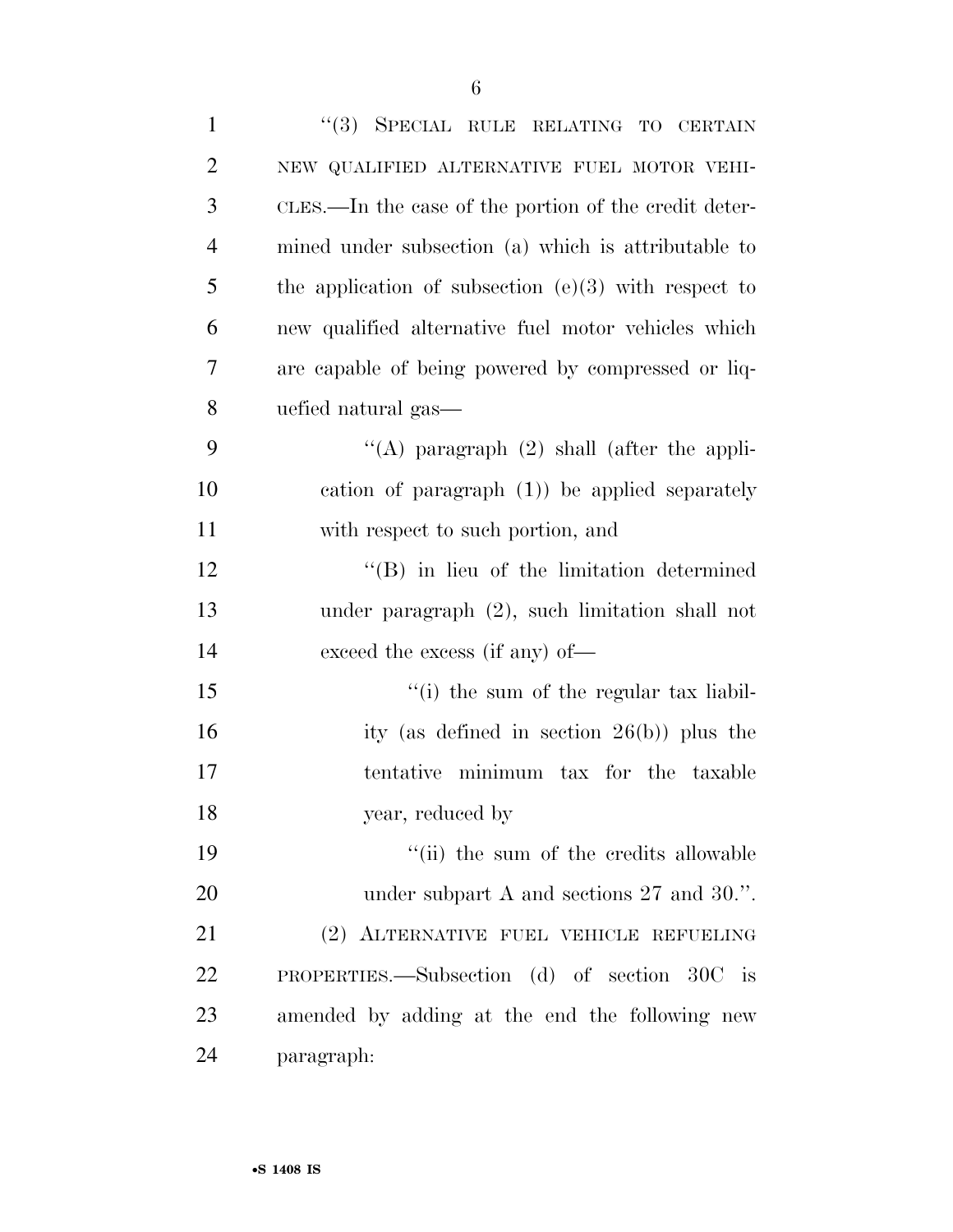| $\mathbf{1}$   | "(3) SPECIAL RULE RELATING TO CERTAIN AL-                               |
|----------------|-------------------------------------------------------------------------|
| $\overline{2}$ | <b>FUEL</b><br>VEHICLE<br><b>REFUELING</b><br><b>TERNATIVE</b><br>PROP- |
| 3              | ERTIES.—In the case of the portion of the credit de-                    |
| $\overline{4}$ | termined under subsection (a) with respect to refuel-                   |
| 5              | ing property which is used to store and or dispense                     |
| 6              | compressed or liquefied natural gas and which is at-                    |
| 7              | tributable to the application of subsection $(b)$ —                     |
| 8              | "(A) paragraph $(2)$ shall (after the appli-                            |
| 9              | cation of paragraph $(1)$ ) be applied separately                       |
| 10             | with respect to such portion, and                                       |
| 11             | $\lq\lq (B)$ in lieu of the limitation determined                       |
| 12             | under paragraph $(2)$ , such limitation shall not                       |
| 13             | exceed the excess (if any) of—                                          |
| 14             | "(i) the sum of the regular tax liabil-                                 |
| 15             | ity (as defined in section $26(b)$ ) plus the                           |
| 16             | tentative minimum tax for the taxable                                   |
| 17             | year, reduced by                                                        |
| 18             | "(ii) the sum of the credits allowable                                  |
| 19             | under subpart A and sections $27, 30,$ and                              |
| 20             | the portion of the credit determined under                              |
| 21             | section 30B which is attributable to the                                |
| 22             | application of subsection $(e)(3)$ thereof.".                           |
| 23             | (c) CREDITS MAY BE TRANSFERRED.—                                        |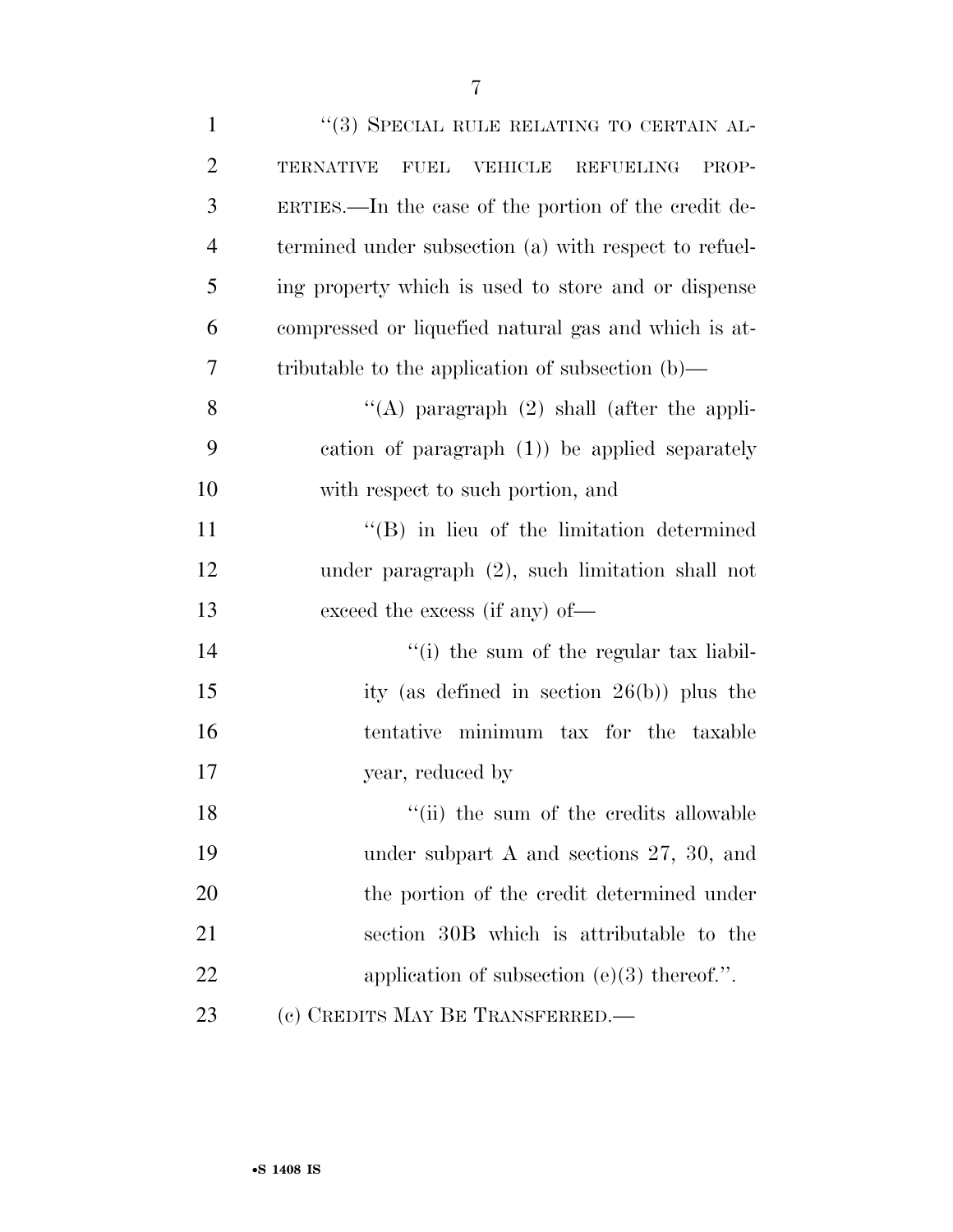(1) VEHICLE CREDITS.—Subsection (h) of sec- tion 30B is amended by adding at the end the fol-lowing new paragraph:

4  $((11)$  TRANSFERABILITY OF CREDIT.

 ''(A) IN GENERAL.—Except as provided in subparagraph (B), a taxpayer who places in service any new qualified alternative fuel motor vehicle which is capable of being powered by compressed or liquefied natural gas may trans- fer the credit allowed under this section by rea- son of subsection (e) with respect to such vehi- cle through an assignment to the seller or lessor of such vehicle. Such transfer may be revoked only with the consent of the Secretary.

15 "(B) DENIAL OF DOUBLE BENEFIT.—No assignment of a credit allowed under this sec- tion by reason of subsection (e) with respect to any new qualified alternative fuel motor vehicle which is capable of being powered by com- pressed or liquefied natural gas may be made under subparagraph (A) to a taxpayer who has claimed a credit under section 54G with respect to the financing of such vehicle.

24 "<sup>"</sup>(C) REGULATIONS.—The Secretary shall prescribe such regulations as necessary to en-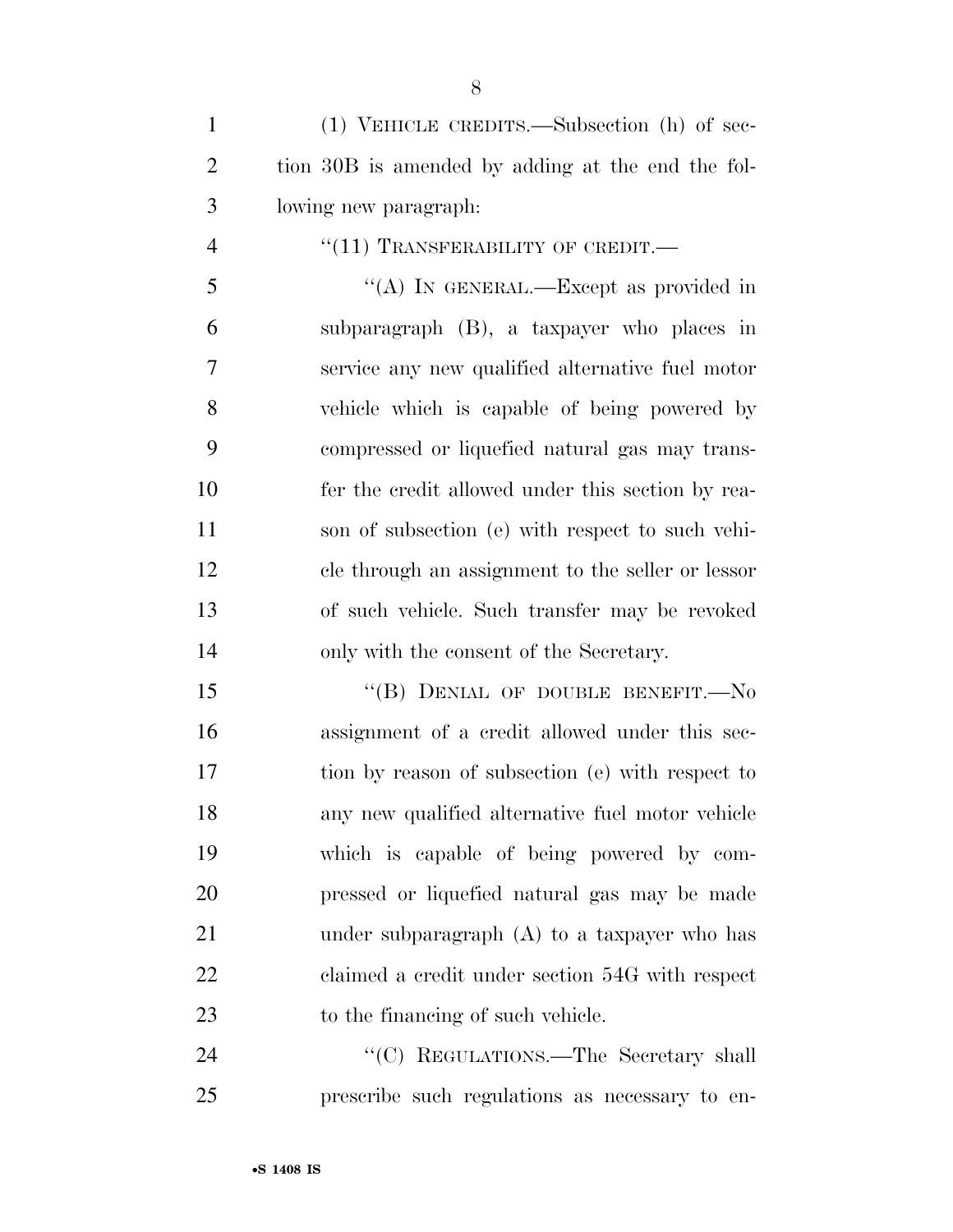| $\mathbf{1}$   | sure that any credit transferred under subpara-    |
|----------------|----------------------------------------------------|
| $\overline{2}$ | graph (A) is claimed once and not reassigned       |
| 3              | by such other person.".                            |
| $\overline{4}$ | (2) INFRASTRUCTURE CREDIT.—Subsection (e)          |
| 5              | of section 30C is amended by adding at the end the |
| 6              | following new paragraph:                           |
| 7              | $``(7)$ TRANSFERABILITY OF CREDIT.—                |
| 8              | "(A) IN GENERAL.—Except as provided in             |
| 9              | subparagraph (B), a taxpayer who places in         |
| 10             | service any qualified alternative fuel vehicle re- |
| 11             | fueling property relating to compressed or lique-  |
| 12             | fied natural gas may transfer the credit allowed   |
| 13             | under this section with respect to such property   |
| 14             | through an assignment to the seller or lessor of   |
| 15             | such property. Such transfer may be revoked        |
| 16             | only with the consent of the Secretary.            |
| 17             | "(B) DENIAL OF DOUBLE BENEFIT.-No                  |
| 18             | assignment of a credit allowed under this sec-     |
| 19             | tion by reason of subsection (e) with respect to   |
| 20             | any qualified alternative fuel vehicle refueling   |
| 21             | property relating to compressed or liquefied       |
| 22             | natural gas may be made under subparagraph         |
| 23             | (A) to a taxpayer who has claimed a credit         |
| 24             | under section 54G with respect to the financing    |
| 25             | of such property.                                  |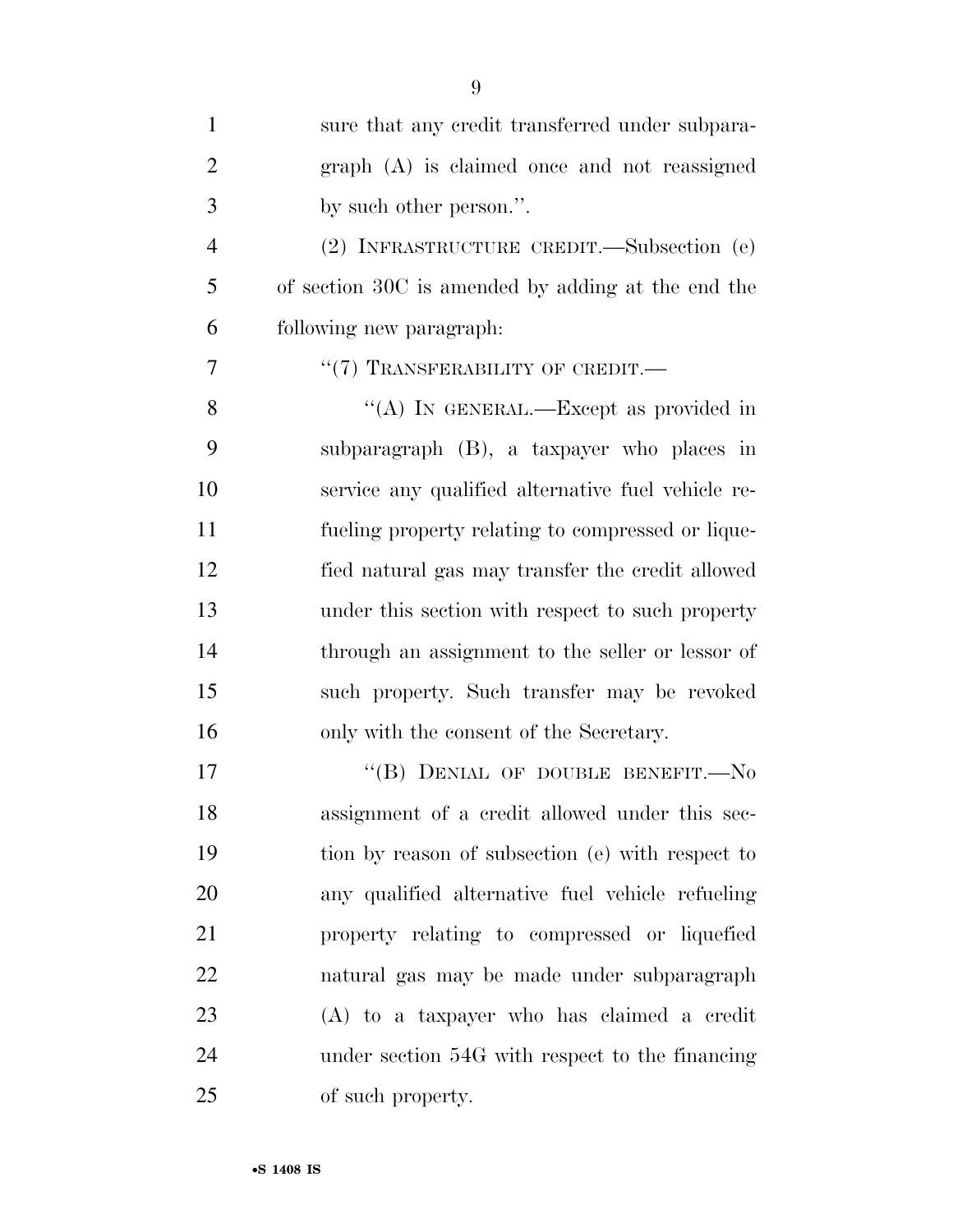1 ''(C) REGULATIONS.—The Secretary shall prescribe such regulations as necessary to en- sure that any credit transferred under subpara- graph (A) is claimed once and not reassigned by such other person.''.

 (d) EFFECTIVE DATE.—The amendments made by this section shall apply with respect to property placed in service after the date of the enactment of this Act.

### **SEC. 104. NATURAL GAS VEHICLE BONDS.**

 (a) IN GENERAL.—Subpart I of part IV of sub- chapter A of chapter 1 (relating to qualified tax credit bonds) is amended by adding at the end the following new section:

### **''SEC. 54G. NATURAL GAS VEHICLE BONDS.**

15 "(a) NATURAL GAS VEHICLE BOND.—For purposes of this subpart, the term 'natural gas vehicle bond' means any bond issued as part of an issue if—

 ''(1) 100 percent of the available project pro- ceeds of such issue are to be used for capital expend- itures incurred by a governmental body for 1 or more qualified natural gas vehicle projects placed in service by such governmental body primarily for gov-ernmental or public use,

24  $\langle \langle 2 \rangle$  the bond is issued by a governmental body,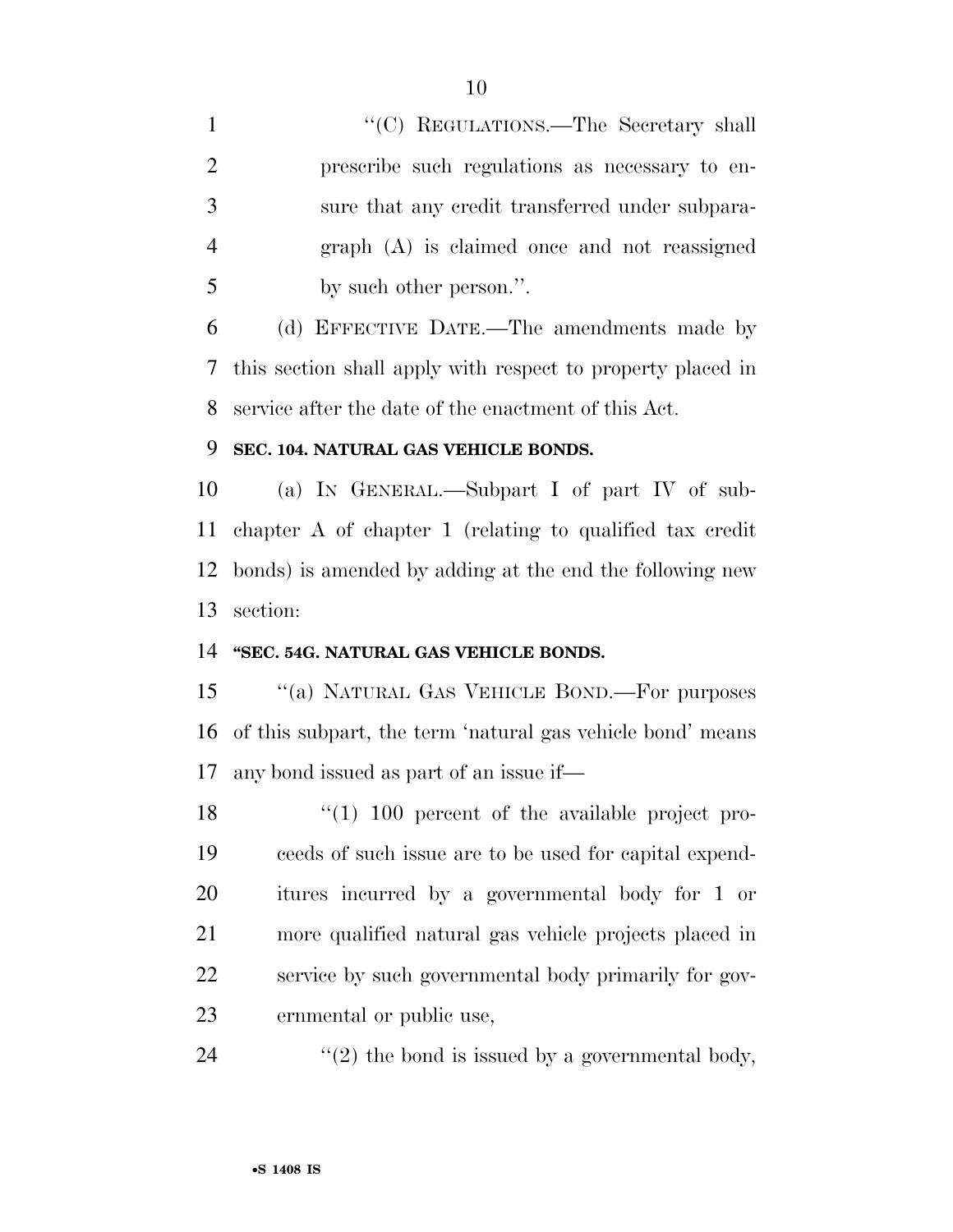| $\mathbf{1}$   | $(3)$ the issuer designates such bond for pur-         |
|----------------|--------------------------------------------------------|
| $\overline{2}$ | poses of this section, and                             |
| 3              | $(4)$ in lieu of the requirements of section           |
| $\overline{4}$ | $54A(d)(2)$ , the issue meets the requirements of sub- |
| 5              | section (c).                                           |
| 6              | "(b) LIMITATION ON AMOUNT OF BONDS DES-                |
| 7              | IGNATED.                                               |
| 8              | " $(1)$ In GENERAL.—The maximum aggregate              |
| 9              | face amount of bonds which may be designated           |
| 10             | under subsection (a) by any issuer shall not exceed    |
| 11             | the limitation amount allocated under this sub-        |
| 12             | section to such issuer.                                |
| 13             | "(2) NATIONAL LIMITATION ON AMOUNT OF                  |
| 14             | BONDS DESIGNATED.—There is a national natural          |
| 15             | gas vehicle bond limitation of $$3,000,000,000$ .      |
| 16             | "(3) ALLOCATION BY SECRETARY.—The Sec-                 |
| 17             | retary shall allocate the amount described in para-    |
| 18             | graph (2) among qualified natural gas vehicle          |
| 19             | projects in such manner as the Secretary determines    |
| 20             | appropriate.                                           |
| 21             | "(c) SPECIAL RULES RELATING TO EXPENDI-                |

TURES.—

23 ''(1) IN GENERAL.—An issue shall be treated as meeting the requirements of this subsection if, as of the date of issuance, the issuer reasonably expects—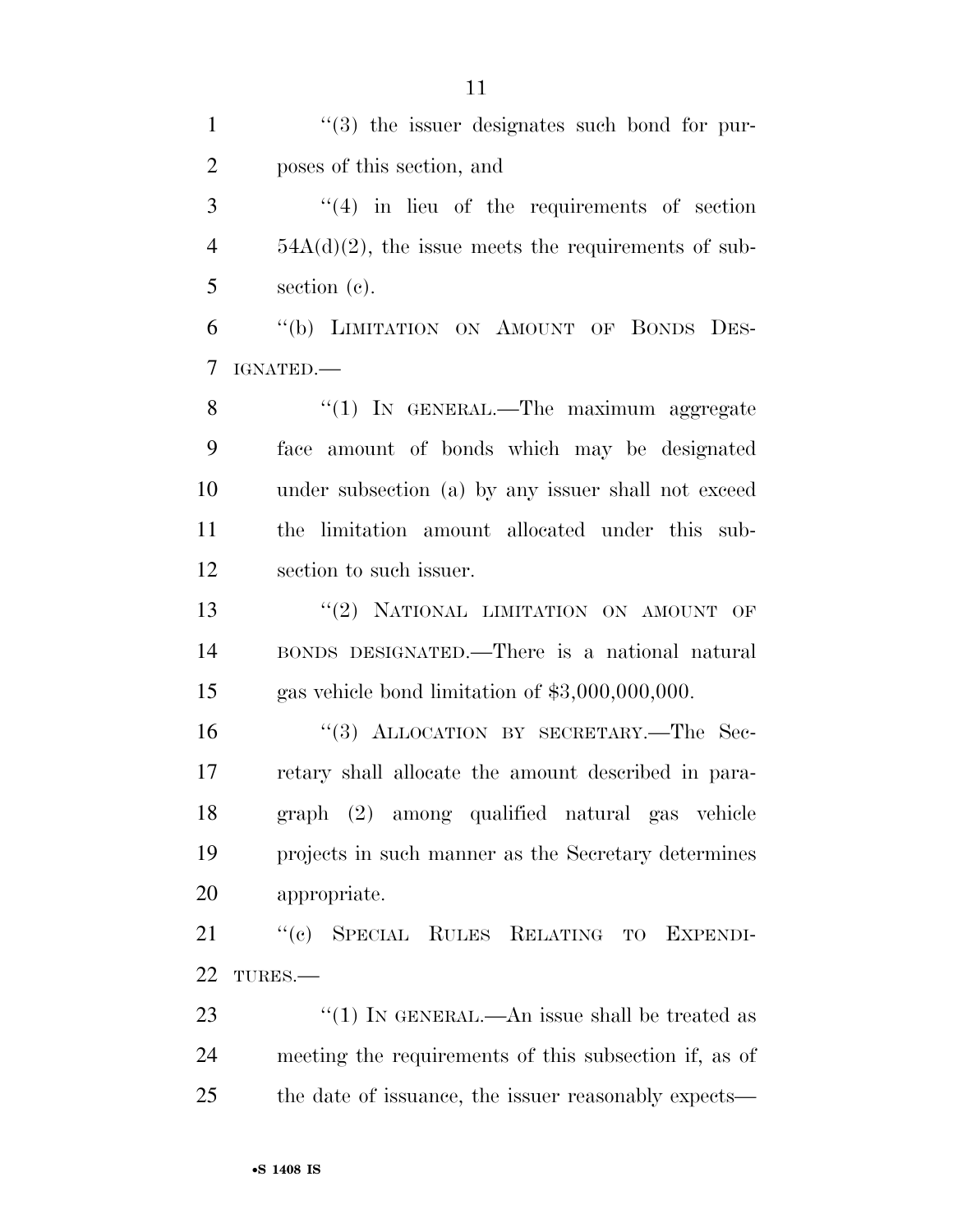| $\mathbf{1}$     | "(A) $100$ percent or more of the available             |
|------------------|---------------------------------------------------------|
| $\mathbf{2}$     | project proceeds of such issue are to be spent          |
| $\mathfrak{Z}$   | for 1 or more qualified natural gas vehicle             |
| $\overline{4}$   | projects within the 5-year period beginning on          |
| $\mathfrak{S}$   | the date of issuance of the natural gas vehicle         |
| 6                | bond,                                                   |
| $\boldsymbol{7}$ | "(B) a binding commitment with a third                  |
| 8                | party to spend at least 10 percent of such avail-       |
| 9                | able project proceeds will be incurred within the       |
| 10               | 6-month period beginning on the date of                 |
| 11               | issuance of the natural gas vehicle bond, and           |
| 12               | $\cdot$ (C) such projects will be completed with        |
| 13               | due diligence and such available project pro-           |
| 14               | ceeds will be spent with due diligence.                 |
| 15               | "(2) EXTENSION OF PERIOD. - Upon submis-                |
| 16               | sion of a request prior to the expiration of the period |
| 17               | described in paragraph $(1)(A)$ , the Secretary may     |
| 18               | extend such period if the issuer establishes that the   |
| 19               | failure to satisfy the 5-year requirement is due to     |
| 20               | reasonable cause and the related projects will con-     |
| 21               | tinue to proceed with due diligence.                    |
| 22               | "(3) FAILURE TO SPEND REQUIRED AMOUNT                   |
| 23               | OF BOND PROCEEDS WITHIN 5 YEARS.—To the ex-             |
| 24               | tent that less than 100 percent of the available        |
| 25               | project proceeds of such issue are expended by the      |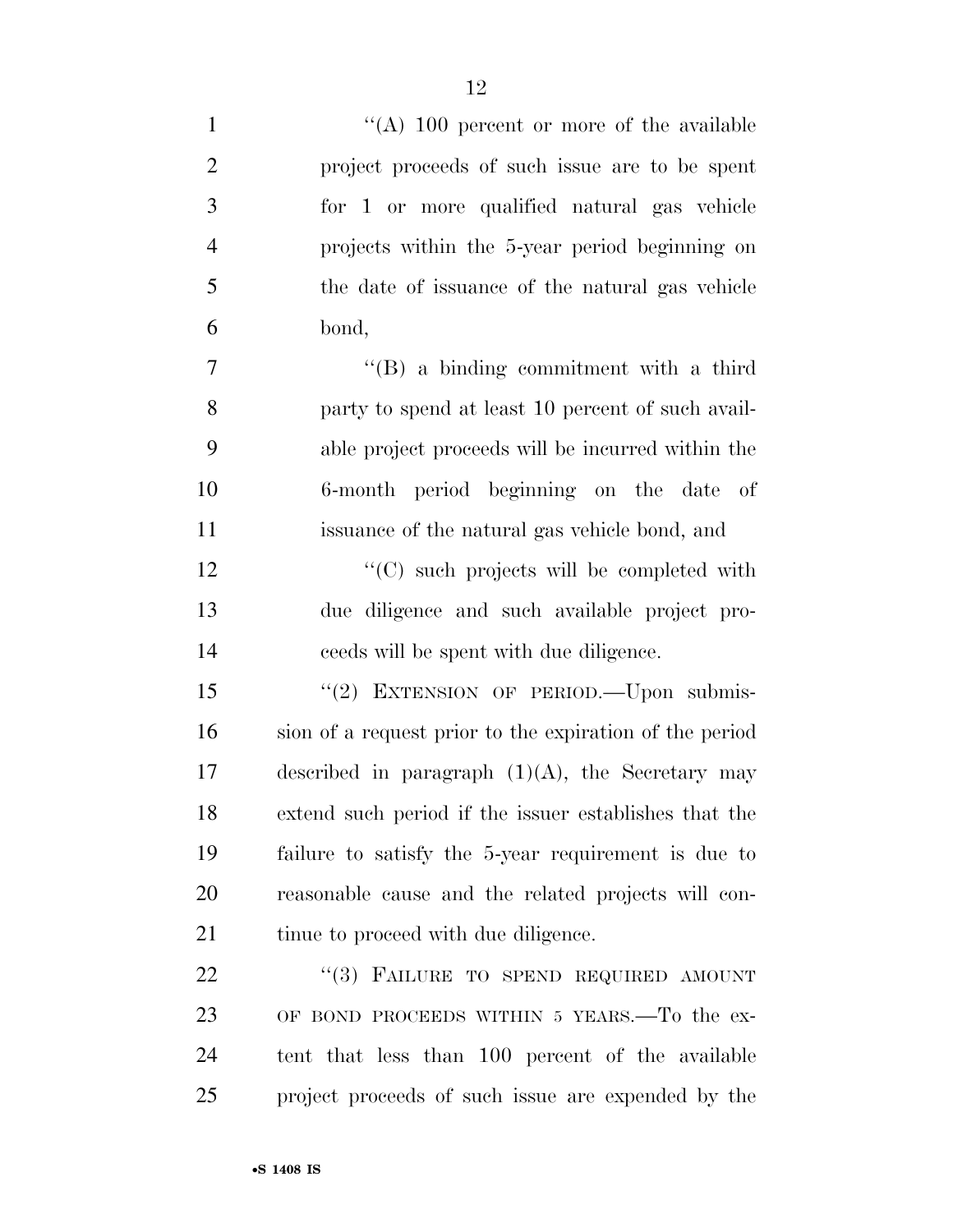close of the 5-year period beginning on the date of issuance (or if an extension has been obtained under paragraph (2), by the close of the extended period), the issuer shall redeem all of the nonqualified bonds within 90 days after the end of such period. For purposes of this paragraph, the amount of the non- qualified bonds required to be redeemed shall be de- termined in the same manner as under section 142. 9 "(d) GOVERNMENTAL BODY.—For purposes of this section, the term 'governmental body' means any State or Indian tribal government, or any political subdivision thereof.

 ''(e) QUALIFIED NATURAL GAS VEHICLE PROJECT.—For purposes of this subpart, the term 'quali-fied natural gas vehicle project' means—

16 "(1) 1 or more new qualified alternative fuel motor vehicles which are capable of being powered by compressed or liquefied natural gas (within the 19 meaning of section  $30B(e)(4)$ , or

 ''(2) 1 or more qualified alternative fuel vehicle refueling properties which are used to store and or dispense compressed or liquefied natural gas (within 23 the meaning of section  $30C(e)$ .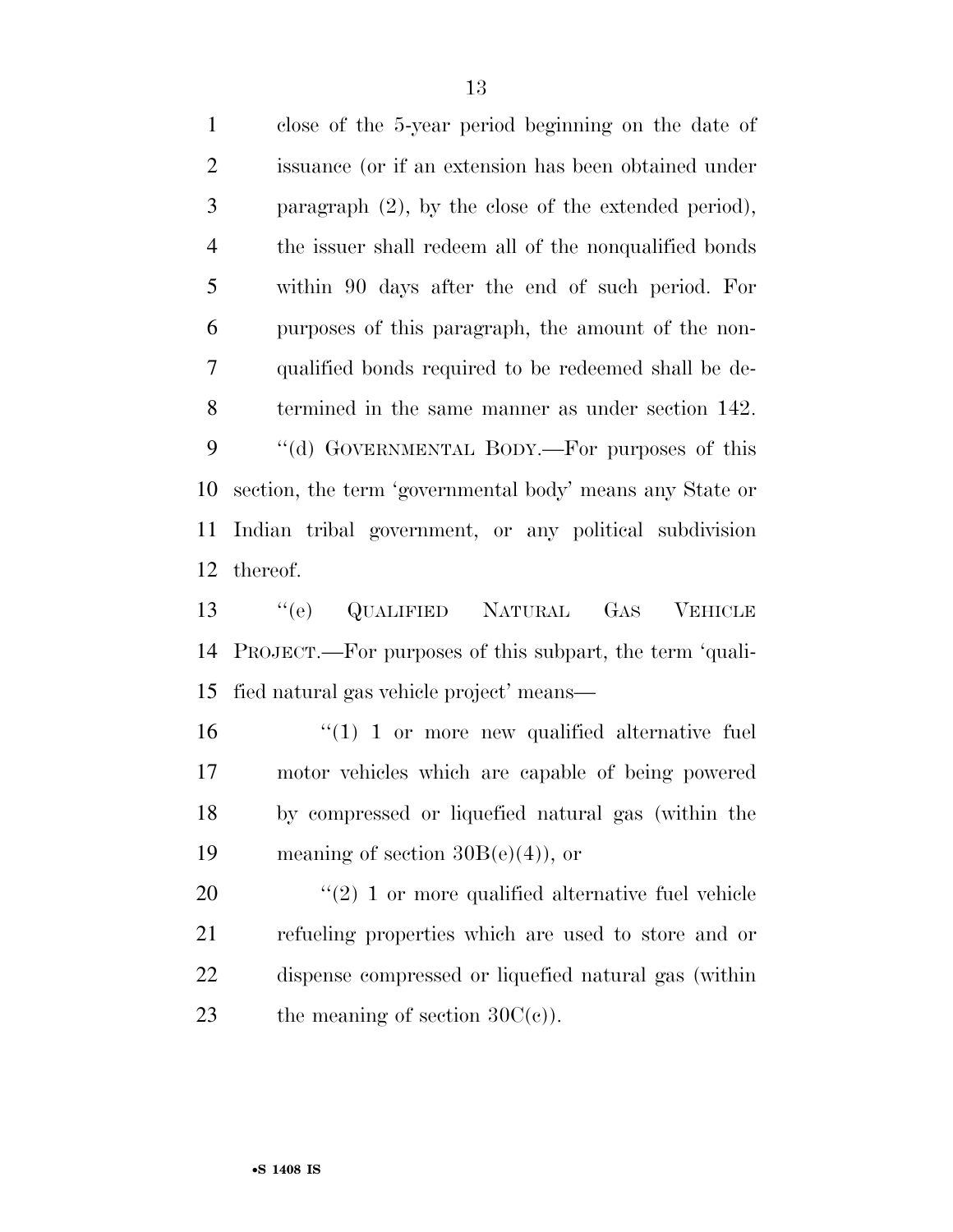| 2              | with respect to any bond issued after December 31,         |
|----------------|------------------------------------------------------------|
| 3              | 2019."                                                     |
| $\overline{4}$ | (b) CONFORMING AMENDMENTS.—                                |
| 5              | (1) Paragraph (1) of section $54A(d)$ is amended           |
| 6              | by striking " $or$ " at the end of subparagraph $(D)$ , by |
| 7              | inserting "or" at the end of subparagraph (E), and         |
| 8              | by inserting after subparagraph (E) the following          |
| 9              | new subparagraph:                                          |
| 10             | "(F) a natural gas vehicle bond,".                         |
| 11             | (2) Subparagraph (C) of section $54A(d)(2)$ is             |
| 12             | amended by striking "and" at the end of clause (iv),       |
| 13             | by striking the period at the end of clause (v) and        |
| 14             | inserting ", and", and by adding at the end the fol-       |
| 15             | lowing new clause:                                         |
| 16             | "(vi) in the case of a natural gas vehi-                   |
| 17             | cle bond, a purpose specified in section                   |
| 18             | $54G(a)(1)$ .".                                            |
| 19             | (c) CLERICAL AMENDMENT.—The table of sections              |
| 20             | for subpart I of part IV of subchapter A of chapter 1 is   |
| 21             | amended by adding at the end the following new item.       |
|                | "Sec. 54G. Natural gas vehicle bonds.".                    |
| 22             | (d) EFFECTIVE DATE.—The amendments made by                 |
| 23             | this section shall apply to bonds issued after the date of |
|                |                                                            |

the enactment of this Act.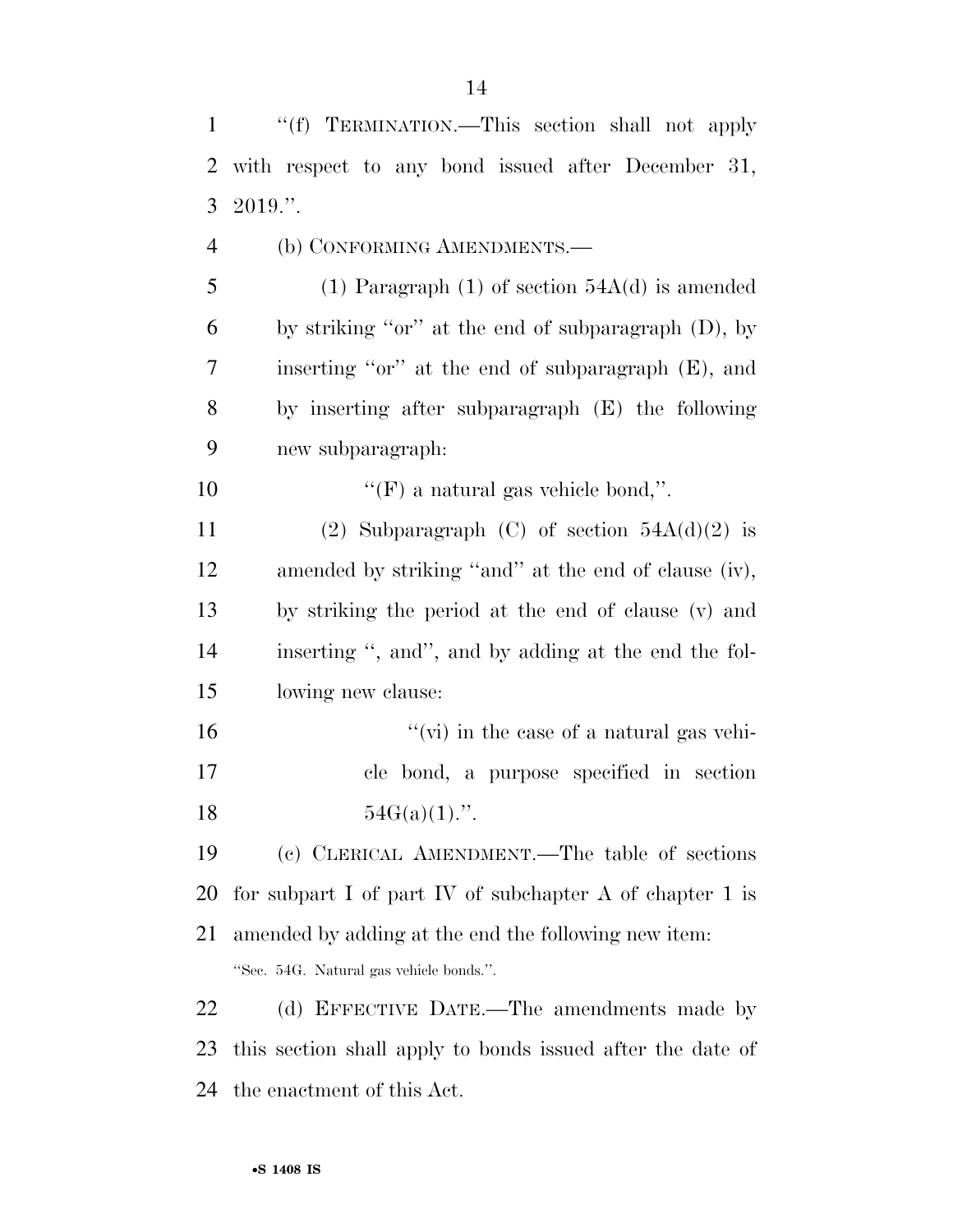| 1              | SEC. 105. MODIFICATION OF CREDIT FOR PURCHASE OF           |
|----------------|------------------------------------------------------------|
| $\overline{2}$ | VEHICLES FUELED BY COMPRESSED NAT-                         |
| 3              | URAL GAS OR LIQUIFIED NATURAL GAS.                         |
| $\overline{4}$ | (a) INCREASE IN CREDIT.—Paragraph (2) of section           |
| 5              | $30B(e)$ (relating to applicable percentage) is amended to |
| 6              | read as follows:                                           |
| 7              | "(2) APPLICABLE PERCENTAGE.—For purposes                   |
| 8              | of paragraph (1), the applicable percentage with re-       |
| 9              | spect to any new qualified alternative fuel motor ve-      |
| 10             | hicle is—                                                  |
| 11             | "(A) except as provided in subparagraphs                   |
| 12             | $(B)$ and $(C)$ —                                          |
| 13             | $``(i) 50$ percent, plus                                   |
| 14             | $\lq$ <sup>"</sup> (ii) 30 percent, if such vehicle—       |
| 15             | "(I) has received a certificate of                         |
| 16             | conformity under the Clean Air Act                         |
| 17             | and meets or exceeds the most strin-                       |
| 18             | gent standard available for certifi-                       |
| 19             | cation under the Clean Air Act for                         |
| 20             | that make and model year vehicle                           |
| 21             | (other than a zero emission standard),                     |
| 22             | or                                                         |
| 23             | "(II) has received an order certi-                         |
| 24             | fying the vehicle as meeting the same                      |
| 25             | requirements as vehicles which may be                      |
| 26             | sold or leased in California and meets                     |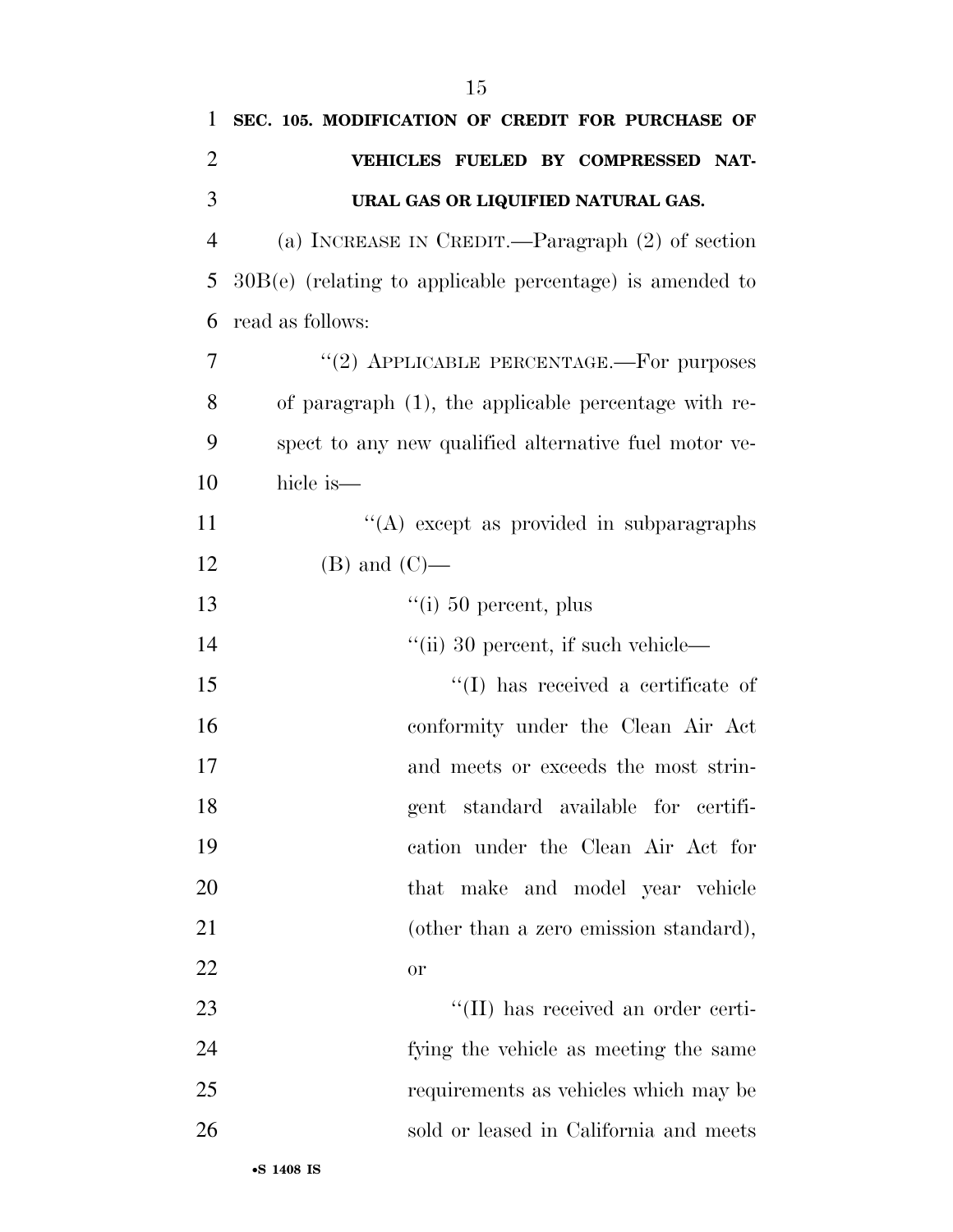| $\mathbf{1}$   | or exceeds the most stringent stand-                         |
|----------------|--------------------------------------------------------------|
| $\overline{2}$ | ard available for certification under                        |
| 3              | the State laws of California (enacted)                       |
| $\overline{4}$ | in accordance with a waiver granted                          |
| 5              | under section $209(b)$ of the Clean Air                      |
| 6              | Act) for that make and model year ve-                        |
| 7              | hicle (other than a zero emission                            |
| 8              | standard),                                                   |
| 9              | $\cdot$ (B) 80 percent, in the case of vehicles              |
| 10             | that are only capable of operating on com-                   |
| 11             | pressed natural gas or liquefied natural gas, or             |
| 12             | mix-fuel vehicles which are capable of operating             |
| 13             | on compressed or liquefied natural gas, and                  |
| 14             | $\cdot$ (C) 50 percent, in the case of vehicles de-          |
| 15             | scribed subsection (e)(4)(A)(i)(II).                         |
| 16             | For purposes of the preceding sentence, in the case          |
| 17             | of any new qualified alternative fuel motor vehicle          |
| 18             | which weighs more than 14,000 pounds gross vehicle           |
| 19             | weight rating, the most stringent standard available         |
| 20             | shall be such standard available for certification on        |
| 21             | the date of the enactment of the Energy Tax Incen-           |
| 22             | tives Act of $2005$ .".                                      |
| 23             | (b) HIGHER INCREMENTAL COST LIMITS FOR NAT-                  |
| 24             | URAL GAS VEHICLES.—Subsection (e) of section 30B (re-        |
| 25             | lating to new qualified alternative fuel motor vehicle cred- |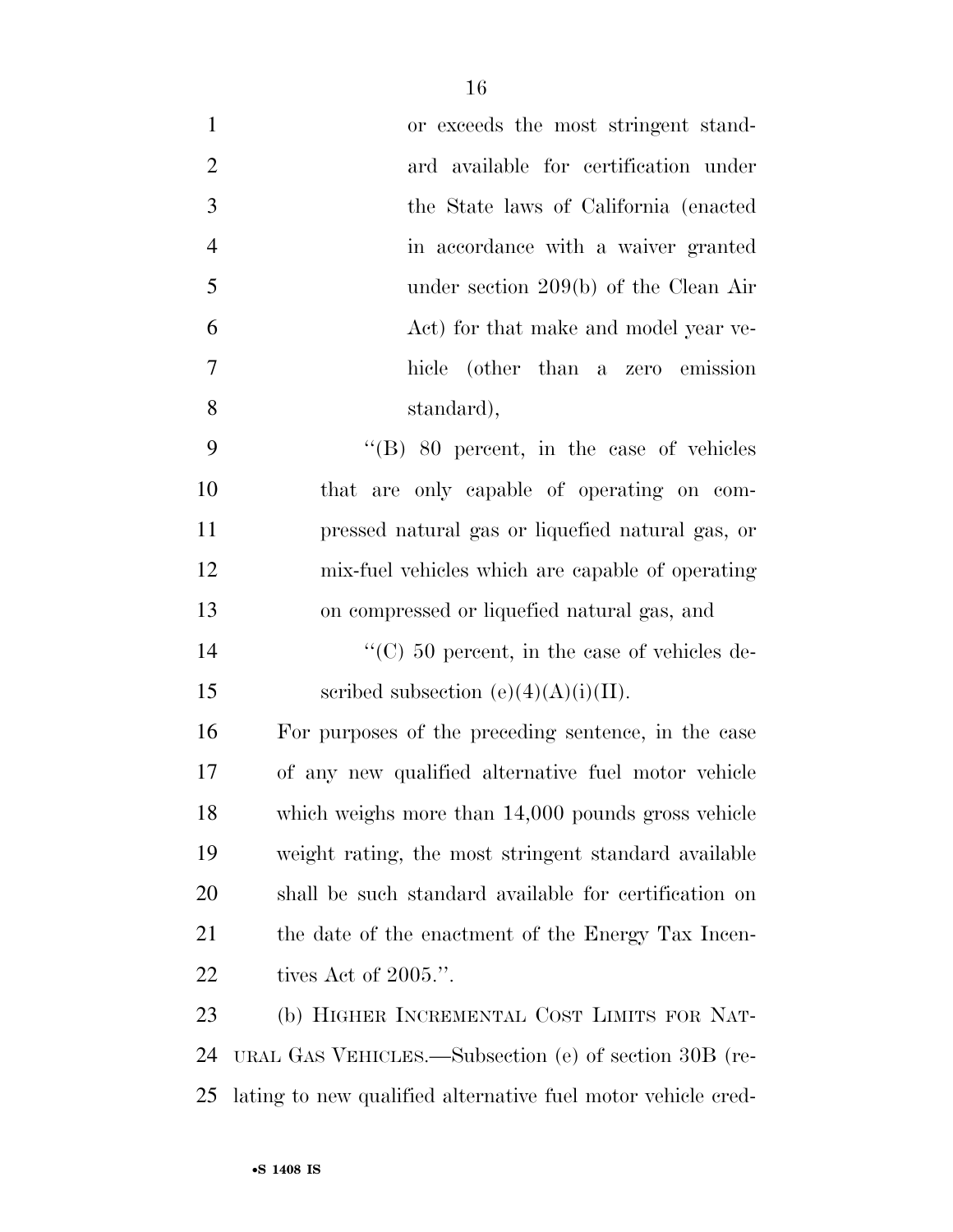it) is amended by adding at the end the following new paragraph:

| 3              | "(6) HIGHER INCREMENTAL COST LIMITS FOR                                 |
|----------------|-------------------------------------------------------------------------|
| $\overline{4}$ | NATURAL GAS VEHICLES.—In the case of new quali-                         |
| 5              | fied alternative fuel motor vehicles with respect to                    |
| 6              | vehicles powered by compressed or liquefied natural                     |
| $\overline{7}$ | gas, paragraph $(3)$ shall be applied—                                  |
| 8              | "(A) in subparagraph (A) by substituting                                |
| 9              | $\text{\textdegree{*}}12,500'$ for $\text{\textdegree{*}}5,000'$ ,      |
| 10             | "(B) in subparagraph $(B)$ by substituting                              |
| 11             | $\text{\textdegree{*}}20,000'$ for $\text{\textdegree{*}}10,000'$ ,     |
| 12             | "(C) in subparagraph $(C)$ by substituting                              |
| 13             | $\text{\textdegree{*}}50,000'$ for $\text{\textdegree{*}}25,000'$ , and |
| 14             | "(D) in subparagraph $(D)$ by substituting                              |
| 15             | $\text{\textdegree{*}}80,000'$ for $\text{\textdegree{*}}40,000'$ .".   |
| 16             | (c) EFFECTIVE DATE.—The amendment made by                               |
| 17             | this section shall apply to property placed in service after            |
| 18             | the date of the enactment of this Act.                                  |
| 19             | SEC. 106. MODIFICATION OF DEFINITION OF NEW QUALI-                      |
| 20             | FIED ALTERNATIVE FUEL MOTOR VEHICLE.                                    |
| 21             | (a) IN GENERAL.—Clause (i) of section $30B(e)(4)(A)$                    |
| 22             | (relating to definition of new qualified alternative fuel               |
| 23             | motor vehicle) is amended to read as follows:                           |
| 24             | $``(i) which$ —                                                         |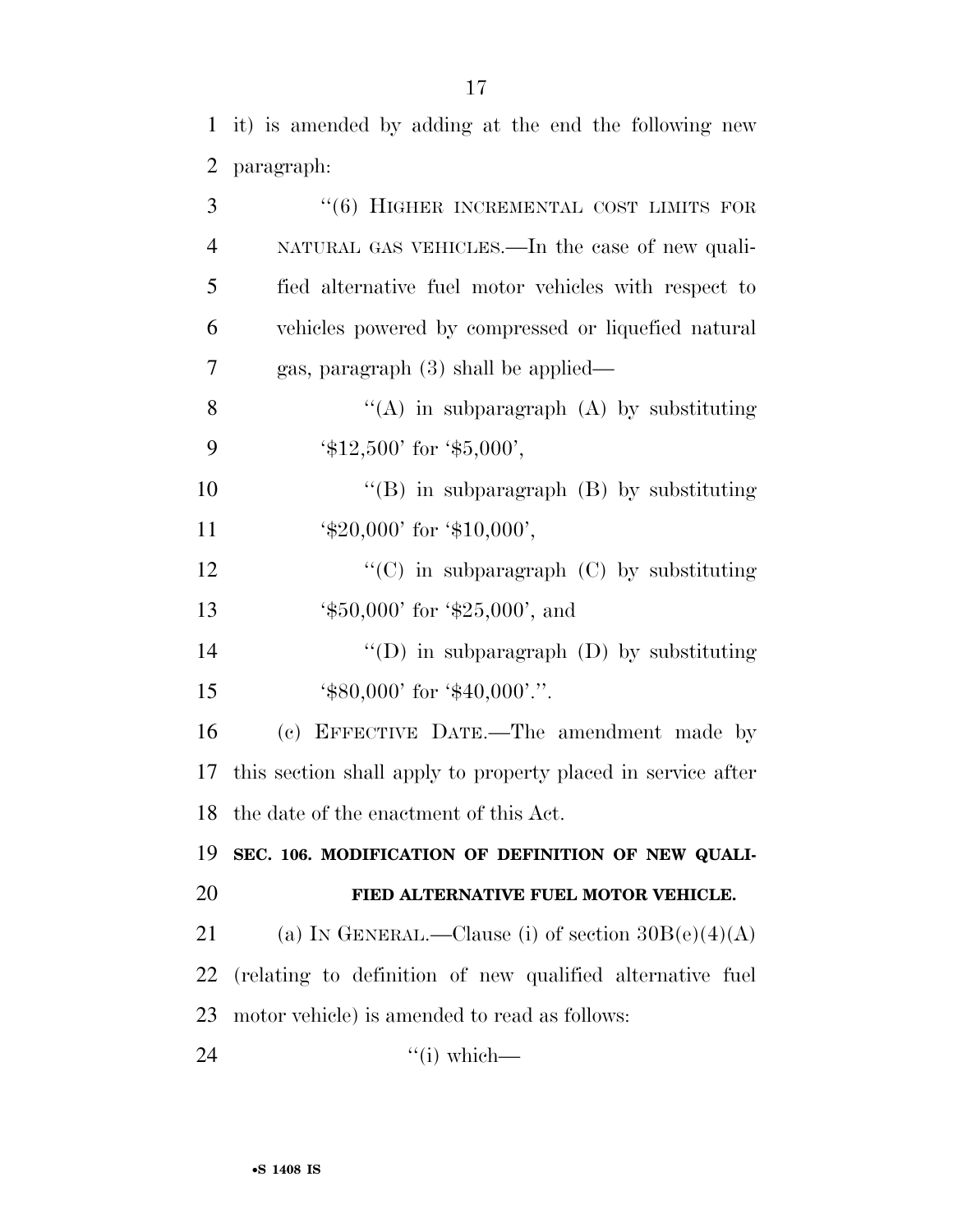| $\mathbf{1}$   | $\lq\lq$ (I) is only capable of operating               |
|----------------|---------------------------------------------------------|
| $\overline{2}$ | on an alternative fuel, or                              |
| 3              | $\lq$ (II) is capable of operating on                   |
| $\overline{4}$ | compressed or liquefied natural gas                     |
| 5              | and gasoline or diesel fuel, but in no                  |
| 6              | case shall such vehicle have an oper-                   |
| 7              | ating range of less than 200 miles on                   |
| 8              | compressed or liquefied natural gas.".                  |
| 9              | (b) CONVERSIONS AND REPOWERS.—Paragraph (4)             |
| 10             | of section $30B(e)$ is amended by adding at the end the |
| 11             | following new subparagraph:                             |
| 12             | "(C) CONVERSIONS AND REPOWERS.—                         |
| 13             | "(i) IN GENERAL.—The term 'new                          |
| 14             | qualified alternative fuel motor vehicle' in-           |
| 15             | cludes the conversion or repower of a new               |
| 16             | or used vehicle so that it is capable of op-            |
| 17             | erating on an alternative fuel as it was not            |
| 18             | previously capable of operating on an alter-            |
| 19             | native fuel.                                            |
| 20             | "(ii) TREATMENT AS NEW.—A vehicle                       |
| 21             | which has been converted to operate on an               |
| 22             | alternative fuel shall be treated as new on             |
| 23             | the date of such conversion for purposes of             |
| 24             | this section.                                           |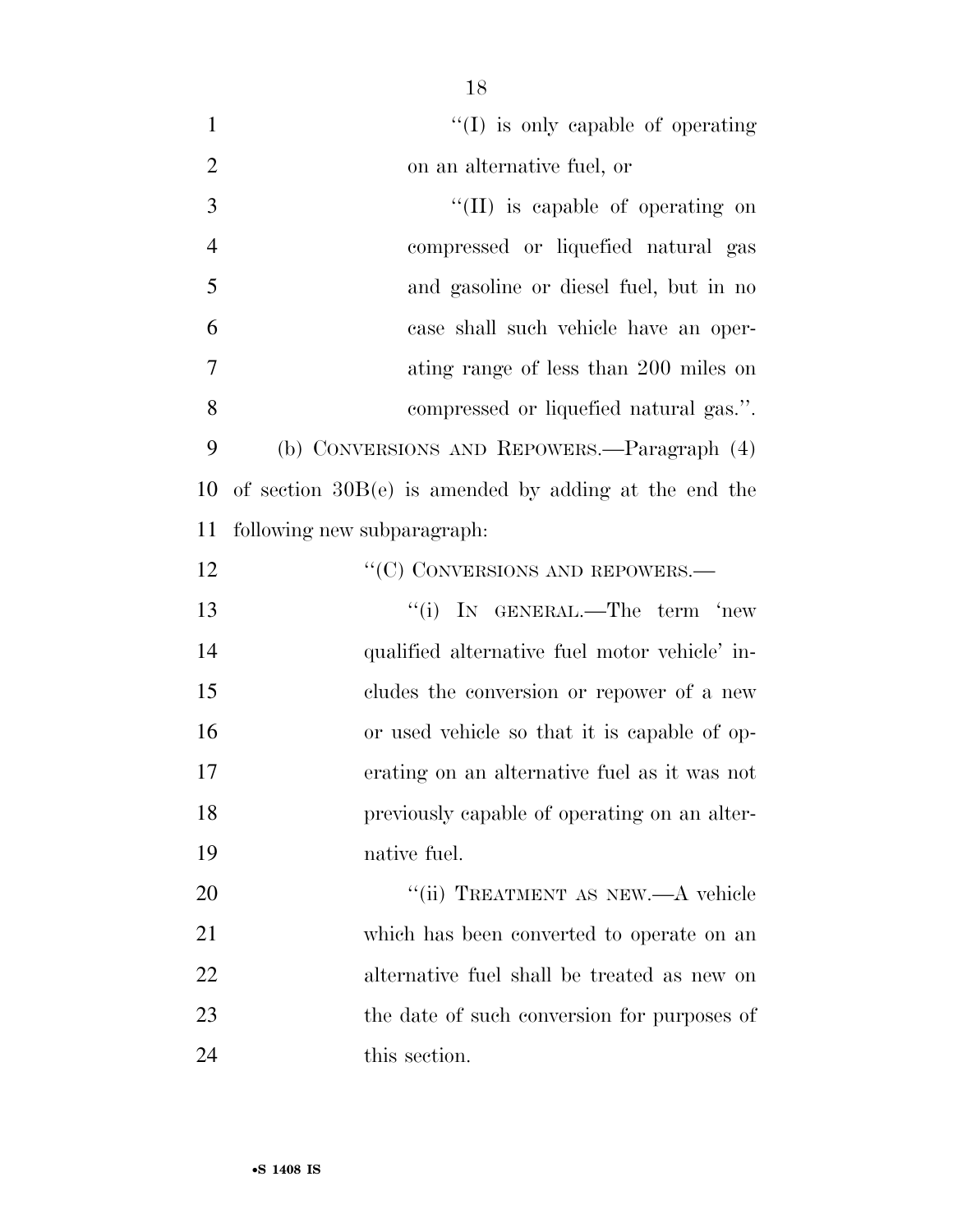1 "(iii) RULE OF CONSTRUCTION.—In the case of a used vehicle which is con- verted or repowered, nothing in this section shall be construed to require that the motor vehicle be acquired in the year the credit is claimed under this section with re-spect to such vehicle.''.

 (c) EFFECTIVE DATE.—The amendments made by this section shall apply to property placed in service after the date of the enactment of this Act.

# **TITLE II—PROMOTE PRODUC- TION OF NGVS BY ORIGINAL EQUIPMENT MANUFACTUR-ERS**

 **SEC. 201. INCENTIVES FOR MANUFACTURING FACILITIES PRODUCING VEHICLES FUELED BY COM-PRESSED OR LIQUIFIED NATURAL GAS.** 

 (a) DEDUCTION FOR MANUFACTURING FACILI- TIES.—Part VI of subchapter B of chapter 1 of the Inter- nal Revenue Code of 1986 (relating to itemized deductions for individuals and corporations) is amended by inserting after section 179E the following new section: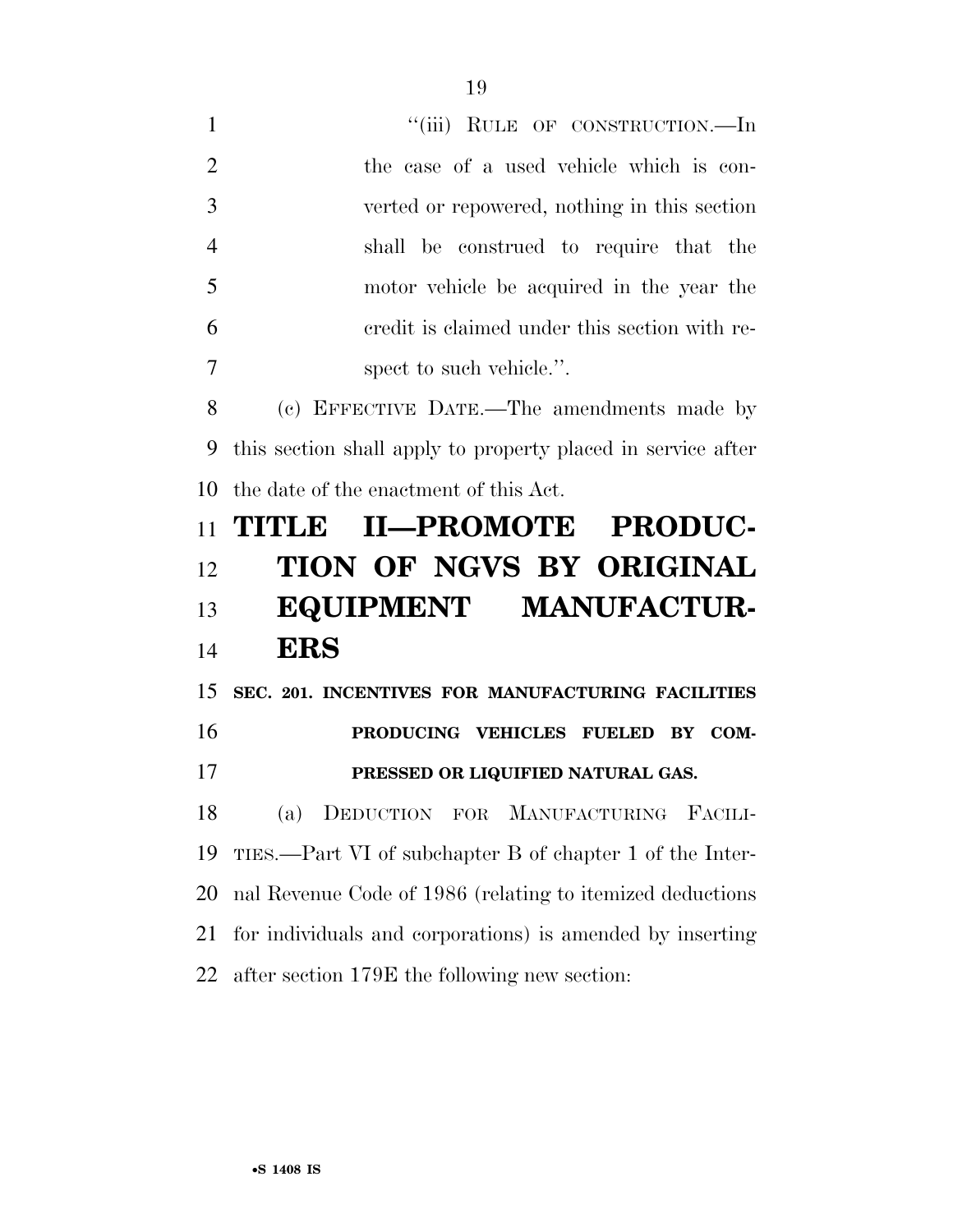## **''SEC. 179F. EXPENSING FOR MANUFACTURING FACILITIES PRODUCING VEHICLES FUELED BY COM- PRESSED NATURAL GAS OR LIQUIFIED NAT-URAL GAS.**

 ''(a) TREATMENT AS EXPENSES.—A taxpayer may elect to treat the applicable percentage of the cost of any qualified natural gas vehicle manufacturing facility prop- erty as an expense which is not chargeable to a capital account. Any cost so treated shall be allowed as a deduc- tion for the taxable year in which the qualified manufac-turing facility property is placed in service.

 ''(b) APPLICABLE PERCENTAGE.—For purposes of subsection (a), the applicable percentage is—

 $\frac{1}{100}$  percent, in the case of qualified nat- ural gas vehicle manufacturing facility property which is placed in service before January 1, 2015, and

 $\frac{1}{2}$  (2) 50 percent, in the case of qualified natural gas vehicle manufacturing facility property which is placed in service after December 31, 2014, and be-fore January 1, 2020.

"(c) ELECTION.—

23 "(1) IN GENERAL.—An election under this sec- tion for any taxable year shall be made on the tax- payer's return of the tax imposed by this chapter for 26 the taxable year. Such election shall be made in such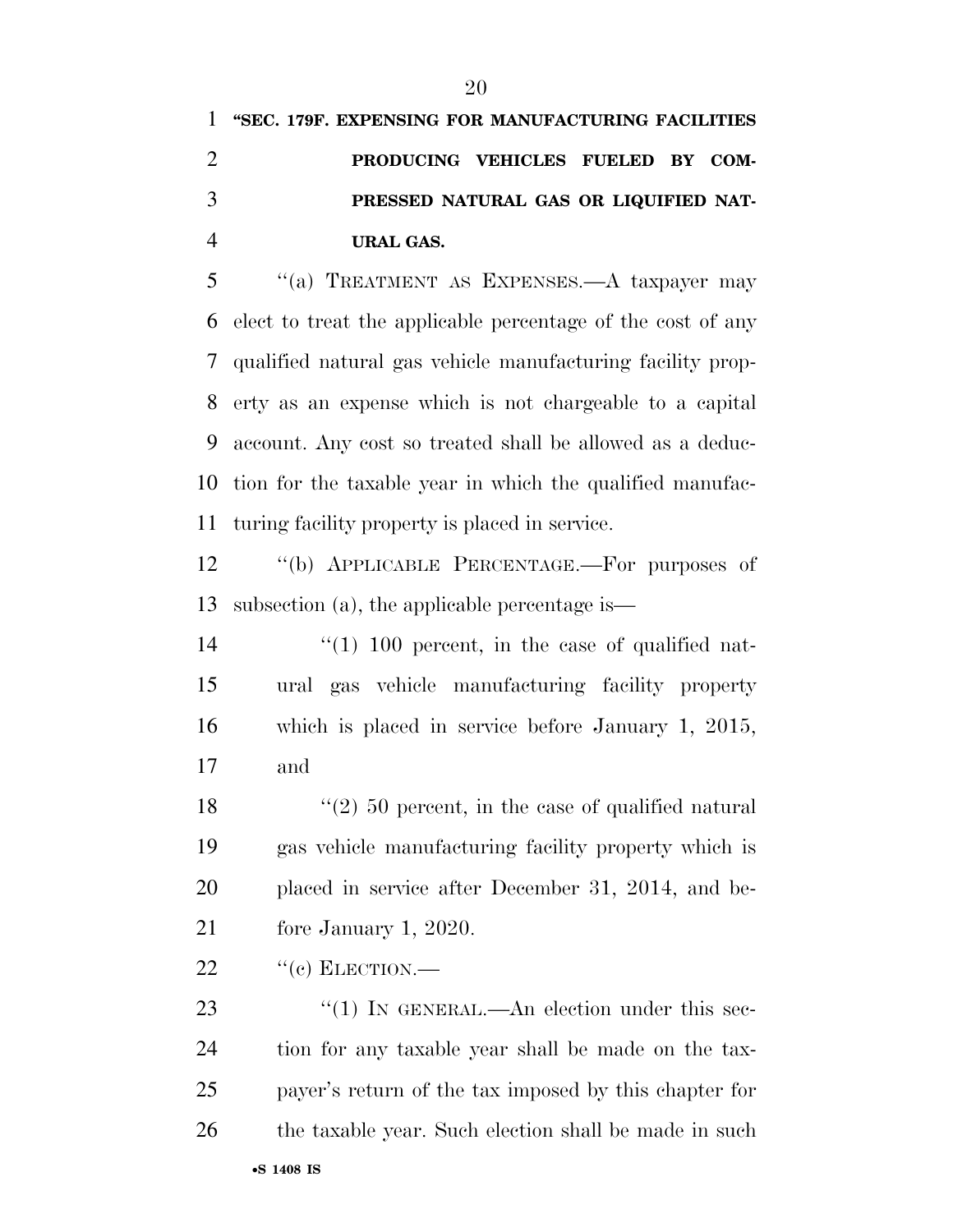manner as the Secretary may by regulations pre-

| $\overline{2}$ | scribe.                                             |
|----------------|-----------------------------------------------------|
| 3              | "(2) ELECTION IRREVOCABLE.—Any election             |
| $\overline{4}$ | made under this section may not be revoked except   |
| 5              | with the consent of the Secretary.                  |
| 6              | "(d) QUALIFIED NATURAL GAS VEHICLE MANUFAC-         |
| 7              | TURING FACILITY PROPERTY.—For purposes of this sec- |
| 8              | tion-                                               |
| 9              | "(1) IN GENERAL.—The term 'qualified natural        |
| 10             | gas vehicle manufacturing facility property' means  |
| 11             | any qualified property—                             |
| 12             | $\lq\lq$ the original use of which commences        |
| 13             | with the taxpayer,                                  |
| 14             | $\lq\lq$ (B) which is placed in service by the tax- |
| 15             | payer after the date of the enactment of this       |
| 16             | section and before January 1, 2020, and             |
| 17             | $\lq\lq$ (C) no written binding contract for the    |
| 18             | construction of which was in effect on or before    |
| 19             | the date of the enactment of this section.          |
| 20             | $``(2)$ QUALIFIED PROPERTY.—                        |
| 21             | "(A) IN GENERAL.—The term 'qualified                |
| 22             | property' means any property which is a facility    |
| 23             | or a portion of a facility used for the production  |
| 24             | $of$ —                                              |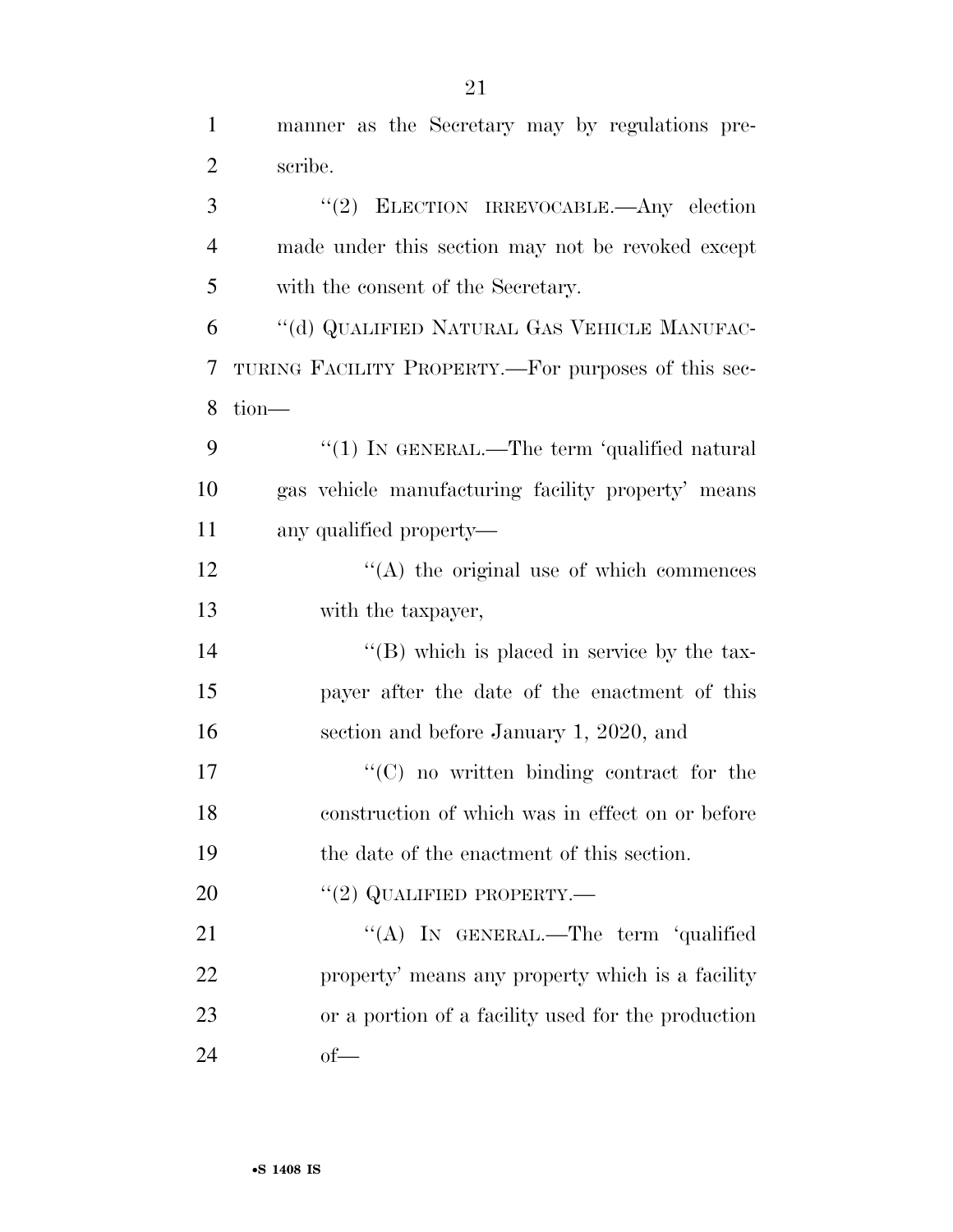| $\mathbf{1}$     | "(i) any new qualified alternative fuel                  |
|------------------|----------------------------------------------------------|
| $\overline{2}$   | motor vehicle which is capable of being                  |
| 3                | powered by compressed or liquefied natural               |
| $\overline{4}$   | gas (within the meaning of section                       |
| 5                | $30B(e)(4)$ , or                                         |
| 6                | "(ii) any eligible component.                            |
| $\boldsymbol{7}$ | "(B) ELIGIBLE COMPONENT.—The term                        |
| 8                | 'eligible component' means any component                 |
| 9                | which is designed specifically for use in such a         |
| 10               | new qualified alternative fuel motor vehicle.            |
| 11               | "(e) SPECIAL RULE FOR DUAL USE PROPERTY.—                |
| 12               | "(1) IN GENERAL.—In the case of any qualified            |
| 13               | natural gas vehicle manufacturing facility property      |
| 14               | which is used to produce both property described in      |
| 15               | clauses (i) and (ii) of subsection $(d)(2)(A)$ and prop- |
| 16               | erty which is not so described, the amount of costs      |
| 17               | taken into account under subsection (a) shall be re-     |
| 18               | duced by an amount equal to-                             |
| 19               | "(A) the total amount of such costs (deter-              |
| 20               | mined before the application of this subsection),        |
| 21               | multiplied by                                            |
| 22               | "(B) the percentage of property expected                 |
| 23               | to be produced which is not so described.                |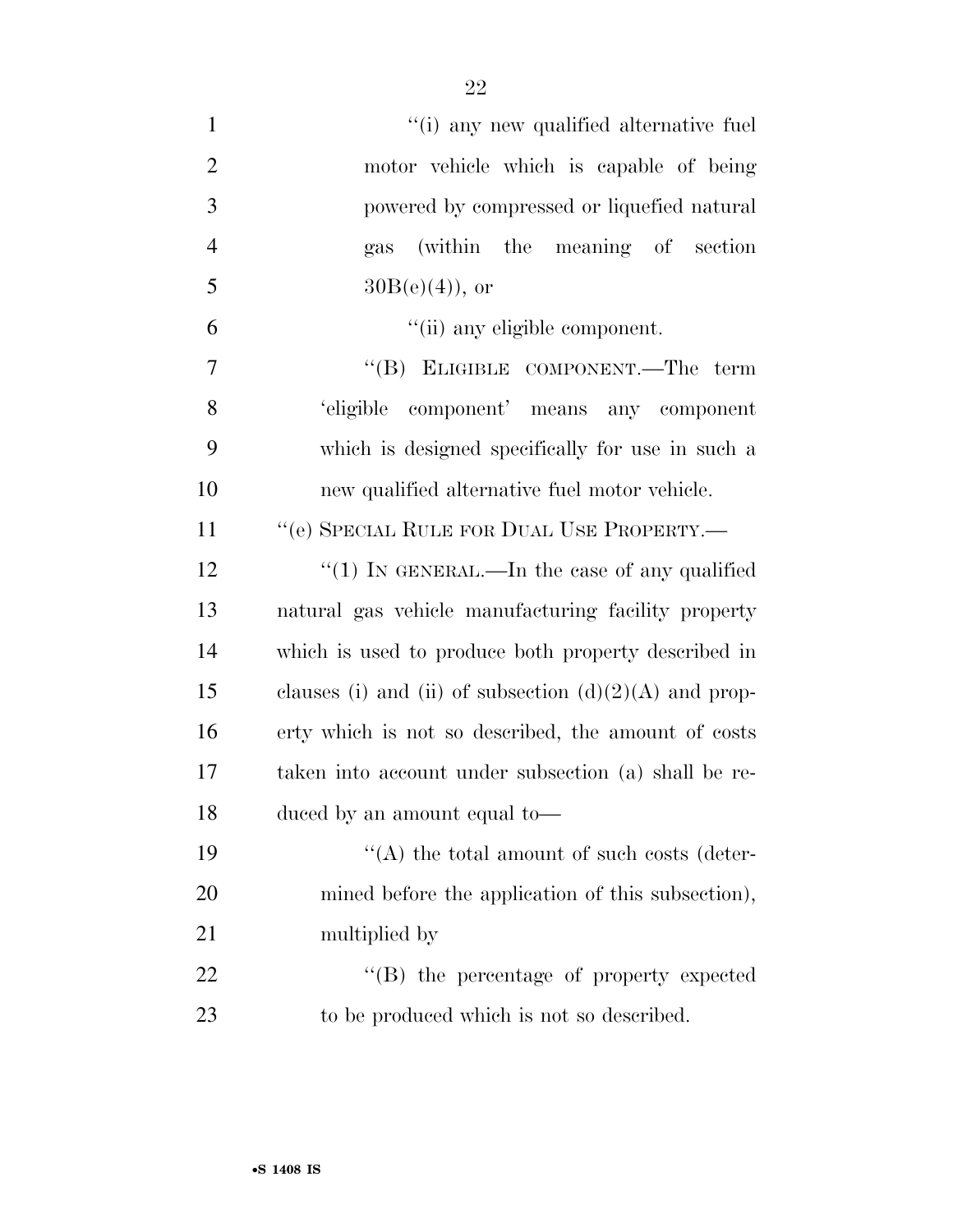1 "(2) REGULATIONS.—The Secretary shall pre- scribe such regulations as are necessary to carry out the purpose of this subsection.''.

 (b) REFUND OF CREDIT FOR PRIOR YEAR MINIMUM TAX LIABILITY.—Section 53 (relating to credit for prior year minimum tax liability) is amended by adding at the end the following new subsection:

8 "(g) ELECTION TO TREAT AMOUNTS ATTRIBUTABLE TO QUALIFIED MANUFACTURING FACILITY.—

 $\frac{1}{1}$  IN GENERAL.—In the case of an eligible taxpayer, the amount determined under subsection (c) for the taxable year (after the application of sub- section (e)) shall be increased by an amount equal to the applicable percentage of any qualified natural gas vehicle manufacturing facility property which is placed in service during the taxable year.

17 "(2) APPLICABLE PERCENTAGE.—For purposes of paragraph (1), the applicable percentage is—

 $((A)$  35 percent, in the case of qualified natural gas vehicle manufacturing facility prop- erty which is placed in service before January 1, 2015, and

23 "(B) 17.5 percent, in the case of qualified natural gas vehicle manufacturing facility prop-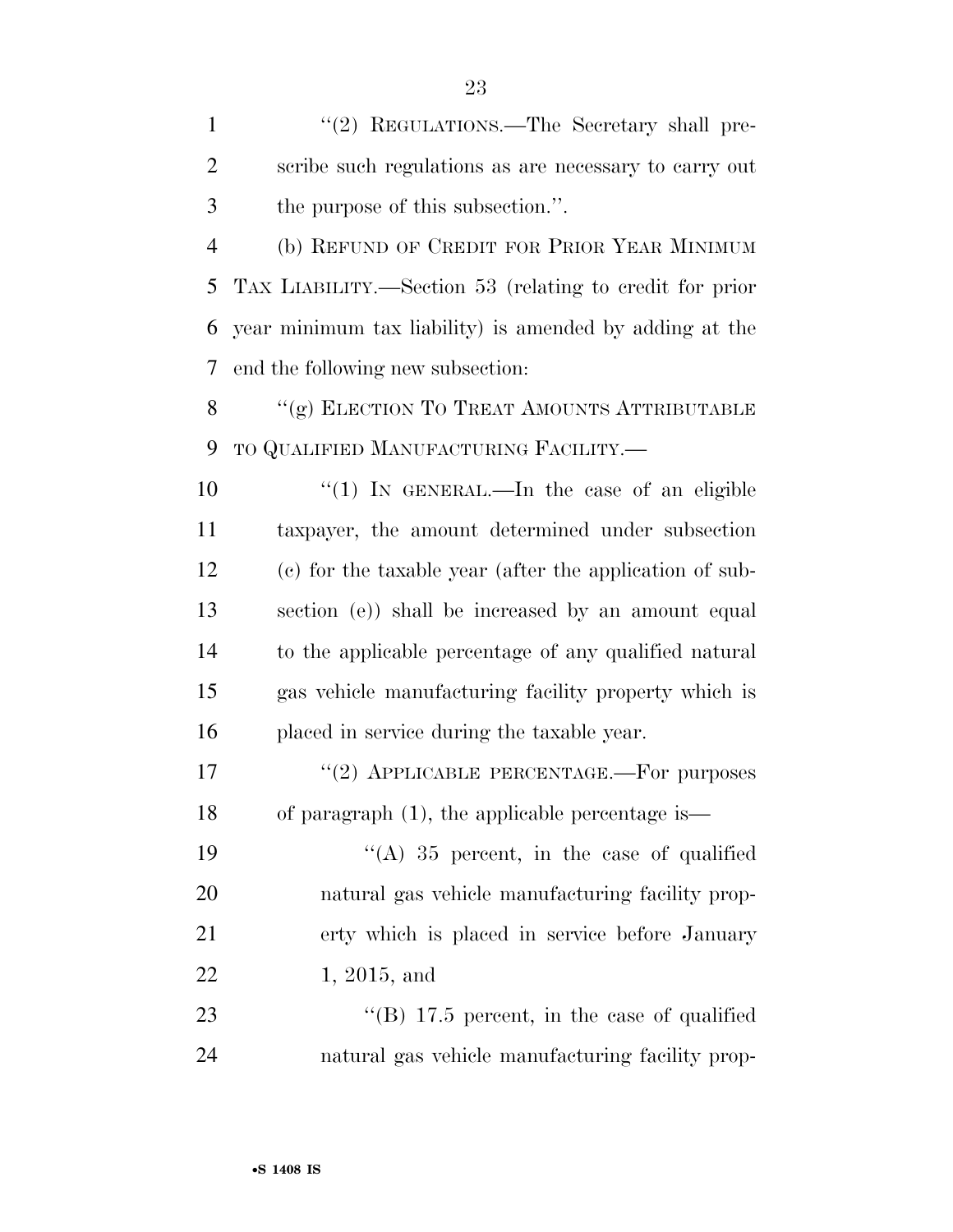| $\mathbf{1}$   | erty which is placed in service after December      |
|----------------|-----------------------------------------------------|
| $\overline{2}$ | 31, 2014, and before January 1, 2020.               |
| 3              | "(3) ELIGIBLE TAXPAYER.—For purposes of             |
| $\overline{4}$ | this subsection, the term 'eligible taxpayer' means |
| 5              | any taxpayer—                                       |
| 6              | $\lq\lq$ who places in service qualified natural    |
| 7              | gas vehicle manufacturing facility property dur-    |
| 8              | ing the taxable year,                               |
| 9              | $\lq\lq$ (B) who does not make an election under    |
| 10             | section $179F(c)$ , and                             |
| 11             | $\cdot$ (C) who makes an election under this        |
| 12             | subsection.                                         |
| 13             | "(4) OTHER DEFINITIONS AND<br><b>SPECIAL</b>        |
| 14             | RULES.                                              |
| 15             | "(A) QUALIFIED NATURAL GAS VEHICLE                  |
| 16             | MANUFACTURING FACILITY PROPERTY.—The                |
| 17             | term 'qualified natural gas vehicle manufac-        |
| 18             | turing facility property' has the meaning given     |
| 19             | such term under section $179F(d)$ .                 |
| 20             | "(B) SPECIAL RULE FOR DUAL USE PROP-                |
| 21             | ERTY.—In the case of any qualified natural gas      |
| 22             | vehicle manufacturing facility property which is    |
| 23             | used to produce both qualified property (as de-     |
| 24             | fined in section $179F(d)$ and other property       |
| 25             | which is not qualified property, the amount of      |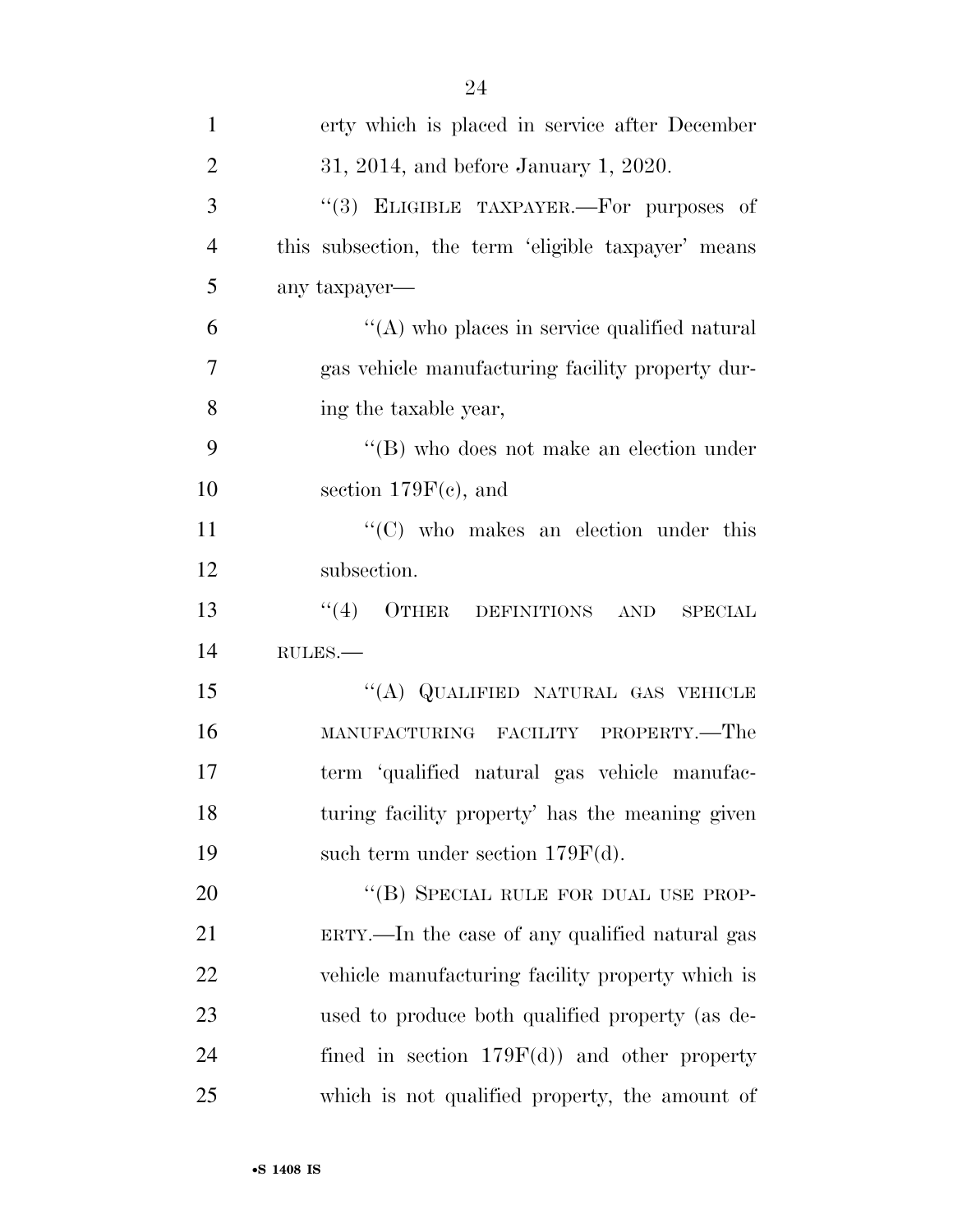| $\mathbf{1}$   | costs taken into account under paragraph (1)             |
|----------------|----------------------------------------------------------|
| $\overline{2}$ | shall be reduced by an amount equal to—                  |
| 3              | "(i) the total amount of such costs                      |
| $\overline{4}$ | (determined before the application of this               |
| 5              | subparagraph), multiplied by                             |
| 6              | "(ii) the percentage of property ex-                     |
| 7              | pected to be produced which is not quali-                |
| 8              | fied property.                                           |
| 9              | $``(C)$ ELECTION.—                                       |
| 10             | "(i) IN GENERAL.—An election under                       |
| 11             | this subsection for any taxable year shall               |
| 12             | be made on the taxpayer's return of the                  |
| 13             | tax imposed by this chapter for the taxable              |
| 14             | year. Such election shall be made in such                |
| 15             | manner as the Secretary may by regula-                   |
| 16             | tions prescribe.                                         |
| 17             | "(ii) ELECTION IRREVOCABLE.—Any                          |
| 18             | election made under this subsection may                  |
| 19             | not be revoked except with the consent of                |
| 20             | the Secretary.                                           |
| 21             | "(5) CREDIT REFUNDABLE.—For purposes of                  |
| 22             | this title (other than this section), the credit allowed |
| 23             | by reason of this subsection shall be treated as if it   |
| 24             | were allowed under subpart C.".                          |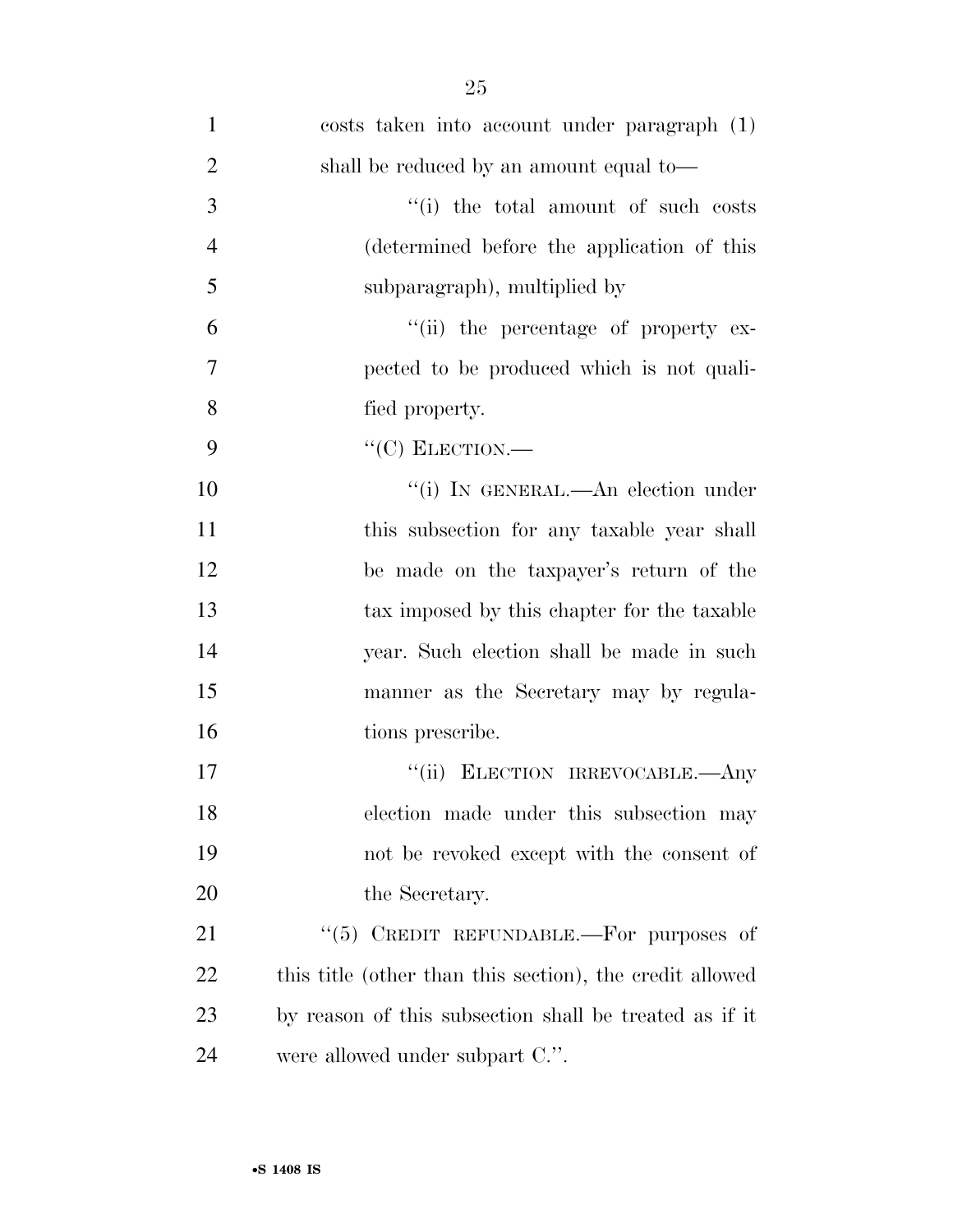(c) EFFECTIVE DATE.—The amendments made by this section shall apply to taxable years beginning after the date of the enactment of this Act.

# **TITLE III—INCENTIVIZE THE IN- STALLATION OF NATURAL GAS FUEL PUMPS AT SERVICE STATIONS AND DEPOTS AND DOMESTIC LNG PRODUCTION FACILITIES FOR SMALL EN-ERGY PRODUCERS**

 **SEC. 301. EXTENSION AND MODIFICATION OF ALTER- NATIVE FUEL VEHICLE REFUELING PROP-ERTY CREDIT.** 

 (a) IN GENERAL.—Subsection (g) of section 30C is amended by striking ''and'' at the end of paragraph (1), by redesignating paragraph (2) as paragraph (3), and by inserting after paragraph (1) the following new paragraph:  $\langle \cdot (2) \rangle$  in the case of property relating to com- pressed or liquefied natural gas, after December 31, 2019, and''.

 (b) EFFECTIVE DATE.—The amendments made by subsection (a) shall apply to property placed in service after the date of the enactment of this Act.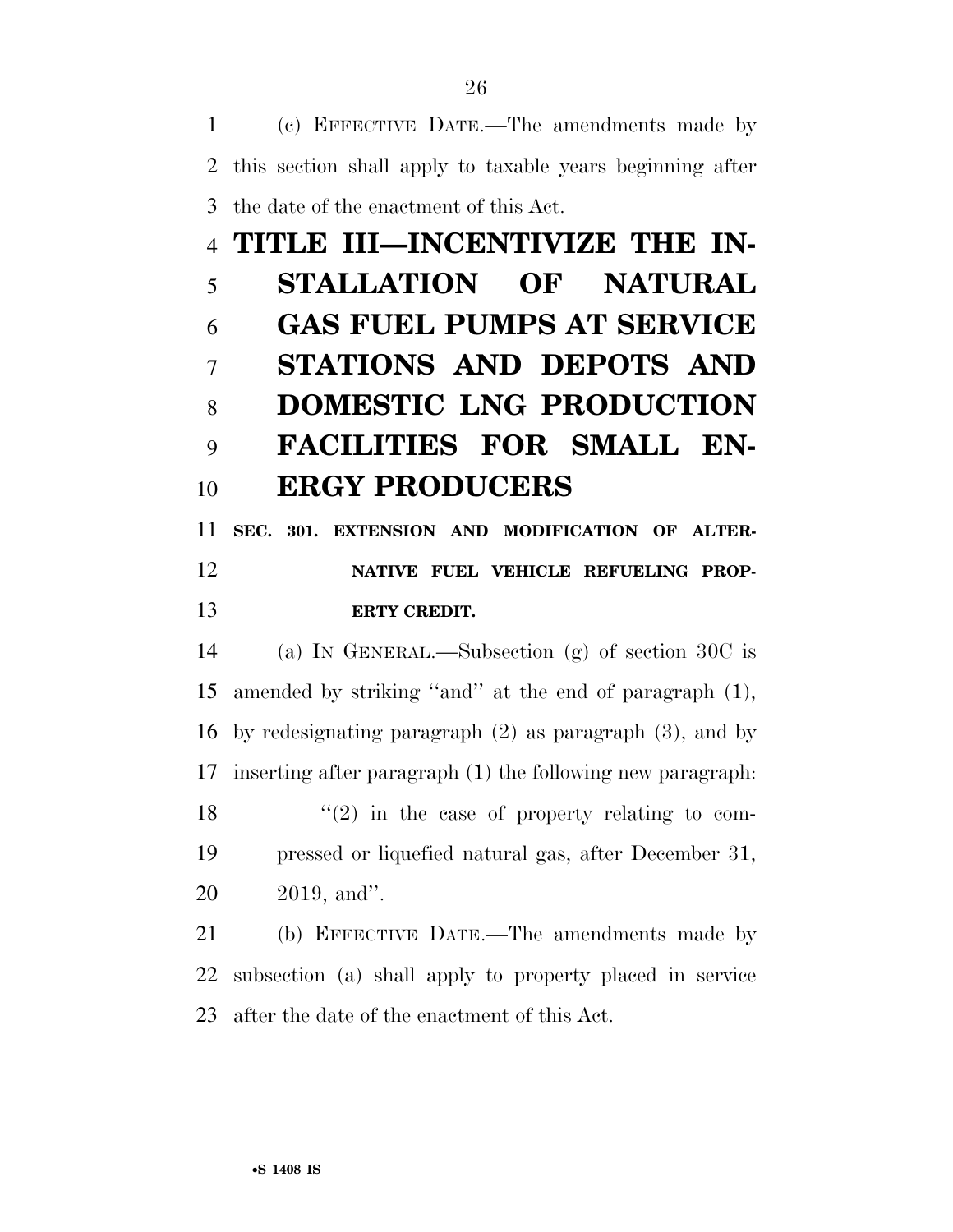| 1              | SEC. 302. INCREASE IN CREDIT FOR CERTAIN ALTER-                |
|----------------|----------------------------------------------------------------|
| $\overline{2}$ | NATIVE FUEL VEHICLE REFUELING PROP-                            |
| 3              | <b>ERTIES.</b>                                                 |
| $\overline{4}$ | (a) IN GENERAL.—Subsection (b) of section 30C is               |
| 5              | amended to read as follows:                                    |
| 6              | "(b) LIMITATION.—The credit allowed under sub-                 |
| 7              | section (a) with respect to all qualified alternative fuel ve- |
| 8              | hicle refueling property placed in service by the taxpayer     |
| 9              | during the taxable year at a location shall not exceed—        |
| 10             | "(1) except as provided in paragraph $(2)$ ,                   |
| 11             | $$30,000$ in the case of a property of a character             |
| 12             | subject to an allowance for depreciation,                      |
| 13             | $\lq(2)$ in the case of a compressed natural gas,              |
| 14             | or liquefied natural gas, the lesser of—                       |
| 15             | $\lq (A)$ 50 percent of such cost, or                          |
| 16             | $\lq($ B) \$100,000, and                                       |
| 17             | "(3) $$2,000$ in any other case.".                             |
| 18             | (b) EFFECTIVE DATE.—The amendment made by                      |
| 19             | this section shall apply to property placed in service in      |
| 20             | taxable years beginning after December 31, 2010.               |
| 21             | TITLE IV—NATURAL GAS                                           |
| 22             | <b>VEHICLES</b>                                                |
| 23             | SEC. 401. NATURAL GAS VEHICLES IN FEDERAL FLEET.               |
| 24             | When complying with mandatory Federal fleet alter-             |
| 25             | native fuel vehicle purchase requirements, Federal agen-       |
| 26             | cies shall purchase dedicated alternative fuel vehicles un-    |